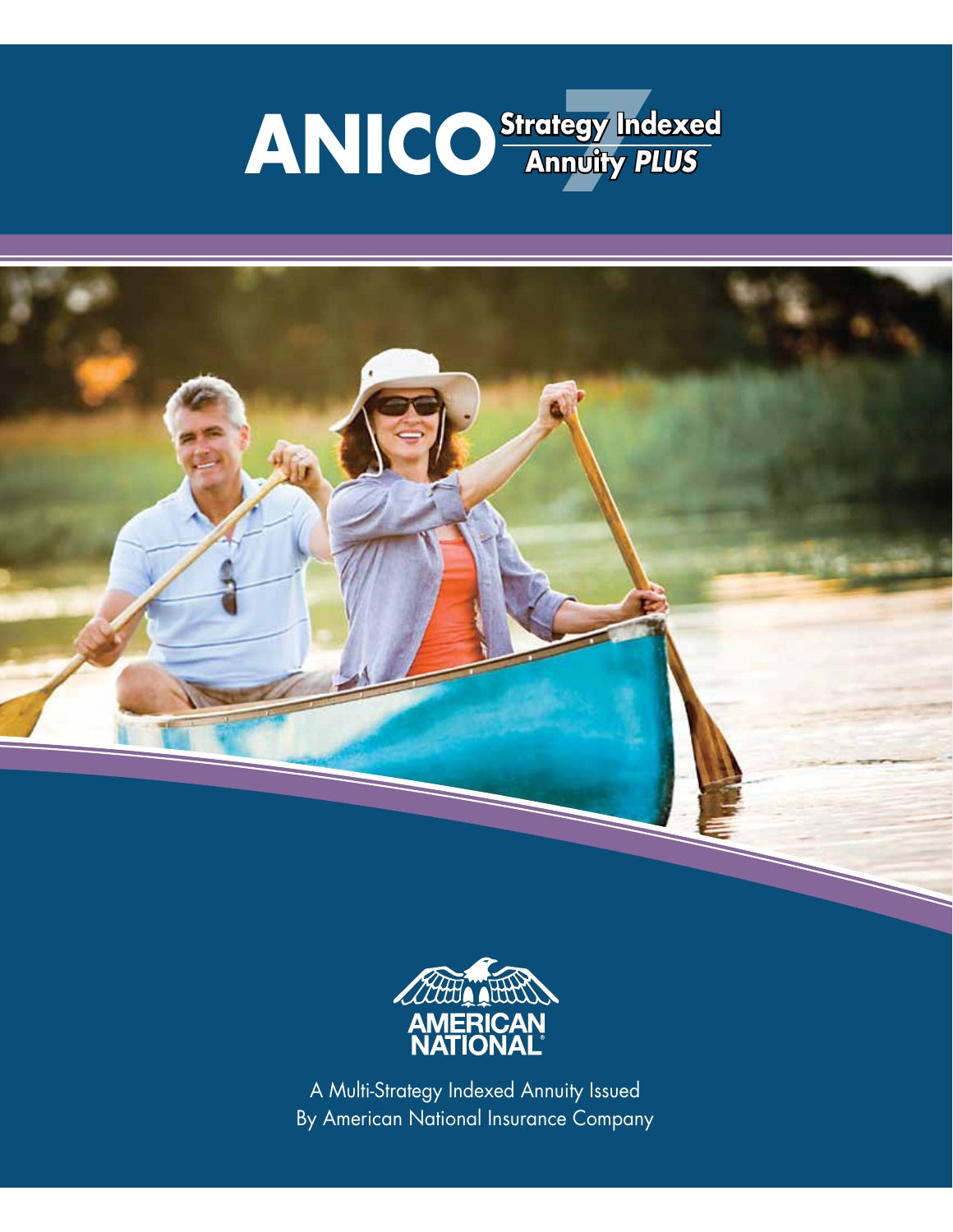

# Your Life. Your Strategies.

Whether you are already enjoying retirement or are still working towards your retirement goals, an indexed annuity may provide the retirement solutions you have been looking for. Indexed annuities provide the potential to grow as well as protection against big declines in value.

In an era where taxes are expected to continue to rise, enjoy tax-deferred growth until the day you need it. With the flexibility to place your money in different strategies and the optional Lifetime Income Rider, ANICO Strategy Indexed Annuity PLUS 7 can help you plan for the retirement lifestyle that you have envisioned.

# What is an Indexed Annuity?

Indexed annuities calculate the amount of interest during a defined period of time based on the movement of an index. Since interest calculated is based on the movement of an index, indexed annuities offer the potential to have a higher rate of interest than a traditional fixed annuity. There will never be a negative index charge to the indexed interest.

The **ANICO Strategy Indexed Annuity PLUS 7** (ASIA PLUS 7) bases the interest credited to the annuity on the S&P 500® Index. The premium is never placed directly in the stock market or in an indexed fund. Interest credited is simply based upon the movement of the S&P 500® Index. The movement of the S&P 500® Index over the past 20 years is illustrated in the chart on the next page.

The S&P 500<sup>®</sup> Index is based upon the common stock price of the 500 top publicly traded domestic companies in the U.S. economy as determined by Standard and Poor. It is one of the most commonly followed indices and is considered to be representative of the market as a whole. The index components are weighted so that the stocks of the companies with a larger market capitalization have a greater effect on the index.

The premium earns interest, if any, based upon the chosen strategy and the performance of the S&P 500® Index from the beginning of the Segment Term to the end of the Segment Term. The interest credited is subject to both a Cap and Participation Rate or a Specified Rate which are declared at the beginning of each Segment Term.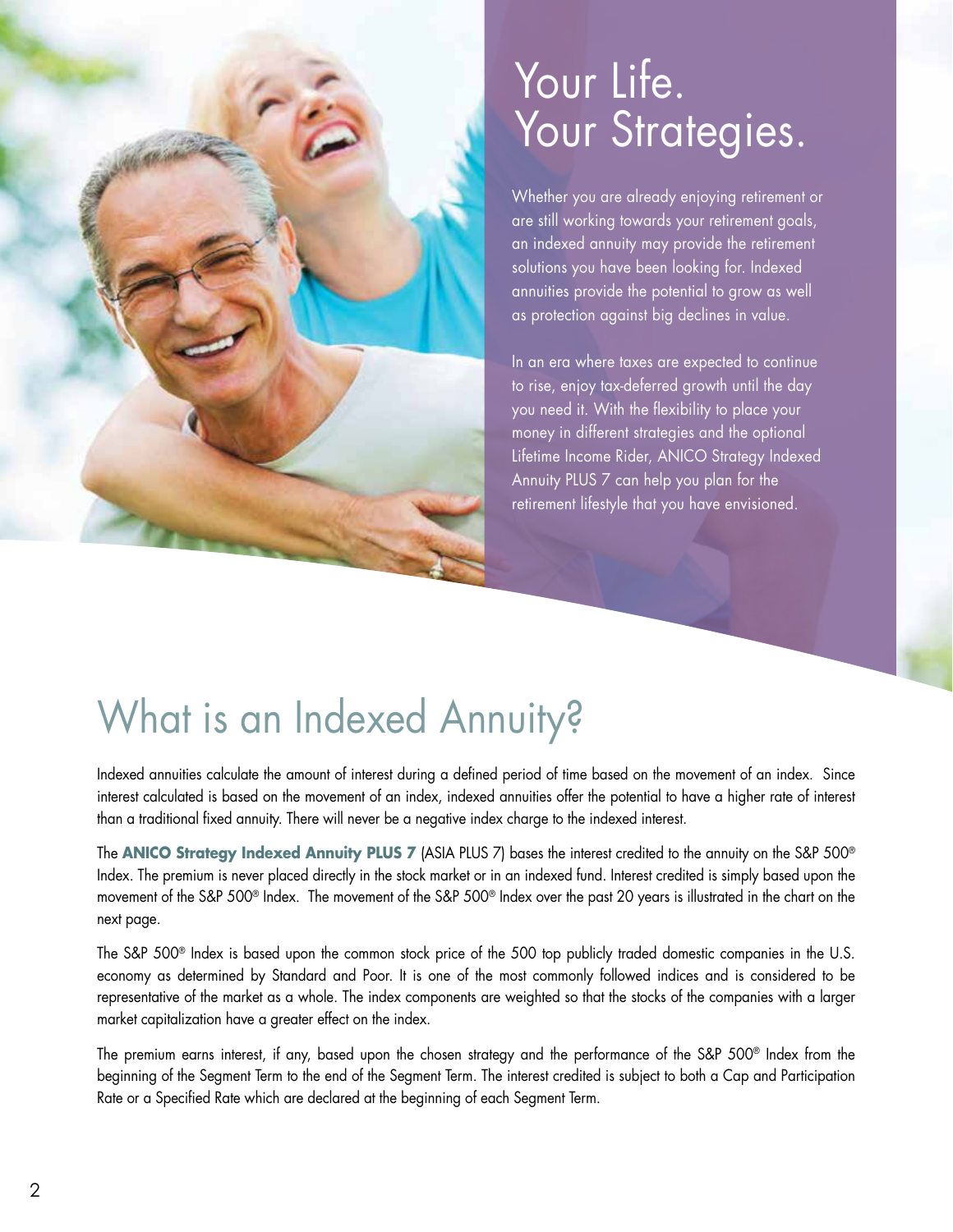

The S&P 500® Index does not reflect dividends paid on the stocks underlying the index. You do not have any direct ownership in any individual stock or index. The index cannot be predicted over any given period of time. Past performance of the Index is no guarantee of future results.

# What makes ASIA PLUS 7 Unique?

# Crediting Strategies

ASIA PLUS 7 allows you to choose from multiple interest crediting strategies<sup>1</sup> and Participation Rates for the opportunity to diversify without obtaining multiple annuity contracts.

Strategies related to the movement of the S&P 500® index often have the potential for higher interest rates than a fixed rate.

A Declared Rate strategy is also available that offers the stability of a fixed rate.

### Income Strategies

- Premium Enhancement: American National may offer a premium enhancement on the initial premium which would be added to the Annuity Value. The availability of the premium enhancement is not guaranteed. Form Series PER (Forms may vary by state)
- **Annuity Options: Annuity Options** are available any time after the fifth contract year. There are a variety of options to choose from to meet your needs.
- Lifetime Income Rider: Two accumulation options to choose from: a Fixed Rate or a Fixed Rate plus Index Credit.

# Protection Strategies

- Protection from negative economic conditions: The Annuity Value will not be reduced in negative economic years, and in the event the underlying index performs negatively, you will never be credited below zero.
- Protection from income taxes: Accumulate value in the annuity on a tax-deferred basis. The interest credited is not taxed until it is removed from the annuity.<sup>2</sup>
- Death Benefit protection for your family: With the available Death Benefit options, you can choose how and when the Death Benefit will be distributed to best meet your loved one's needs.

1At any given contract anniversary some of the strategies may not be available due to economic conditions. At the end of the Segment Term, the Segment Earnings are calculated. Strategies that credit interest related to the performance of the S&P 500® Index are dependent on index performance. Each interest crediting strategy has a different potential for interest earnings under different scenarios. There is not one particular interest crediting strategy that will deliver the most interest under all economic conditions. 2Under current tax law, the Internal Revenue Code provides tax deferral to IRAs. There is no additional tax benefit obtained by funding an IRA with an annuity. Consider the other benefits provided by an annuity such as lifetime income and a Death Benefit. An IRS penalty of 10% may be assessed on any withdrawals made prior to age 59 1/2. Withdrawals are subject to ordinary income tax.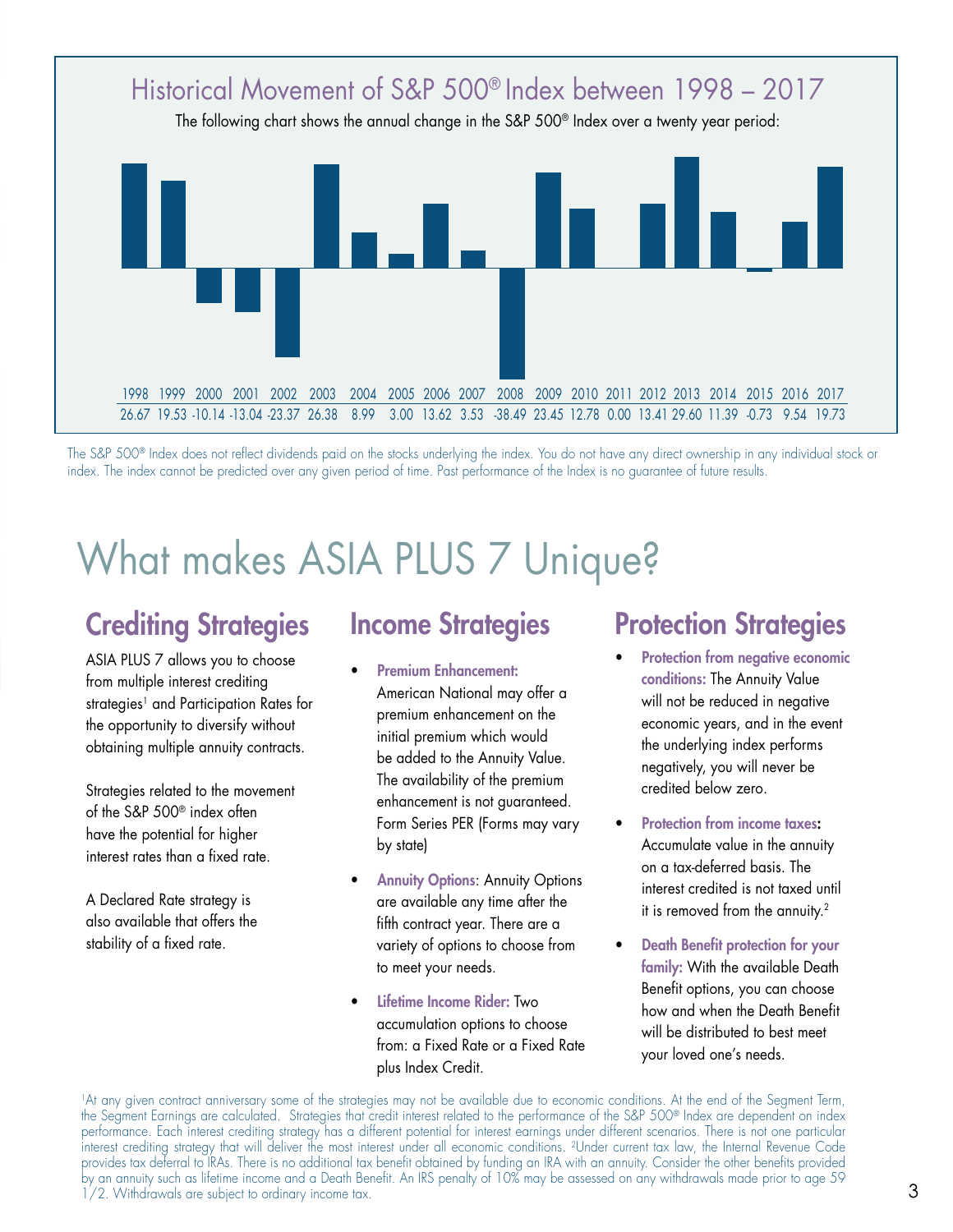

# **Crediting Strategies**

There are multiple strategies available to help you meet your goals. You may use as many options as you deem appropriate for your planning needs subject to American National's minimum and maximum requirements.

ASIA PLUS 7 offers multiple indexing strategies as well as a Declared Strategy. The chart below illustrates the strategies that may be available. You are able to participate in multiple strategies in one contract. The minimum amount required for participation in any of the Indexed strategies is \$5,000. There is no minimum allocation amount for the Declared Rate Strategy.

### All strategies and segment terms may not be available at all times. Have your agent review the current availability for your state.

| <b>One Year</b>   | <b>Declared Rate</b>                                                 | <b>One-Year</b><br><b>Performance with</b><br>a Specified Rate | <b>One-Year Total Sum</b><br><b>Performance with</b><br>a Monthly Cap | <b>Point-to-Point</b><br>with a Cap<br>(various Participation)<br>Rates available) |  |  |  |  |
|-------------------|----------------------------------------------------------------------|----------------------------------------------------------------|-----------------------------------------------------------------------|------------------------------------------------------------------------------------|--|--|--|--|
| <b>Three Year</b> | Point-to-Point with a Cap<br>(various Participation Rates available) |                                                                |                                                                       |                                                                                    |  |  |  |  |
| <b>Five Year</b>  | Point-to-Point with a Cap<br>(various Participation Rates available) |                                                                |                                                                       |                                                                                    |  |  |  |  |

Indexed strategies earn interest related to the performance of the S&P 500® Index. The amount of interest an indexed strategy earns depends on a number of factors including: index performance, participation rate, cap, and segment term. The performance of the index cannot be predicted over any given period ot time. Past performance ot the Index is no guarantee ot tuture performance. There is not one particular interest crediting strategy that will deliver the most interest under all economic conditions. American National and its agents do not make any recommendations regarding the selection of indexed strategies. American National and its agents do not guarantee the performance of any indexed strategies. The Declared Rate Strategy earns interest at an interest rate we declare at the beginning of each Contract Year and is guaranteed for one year.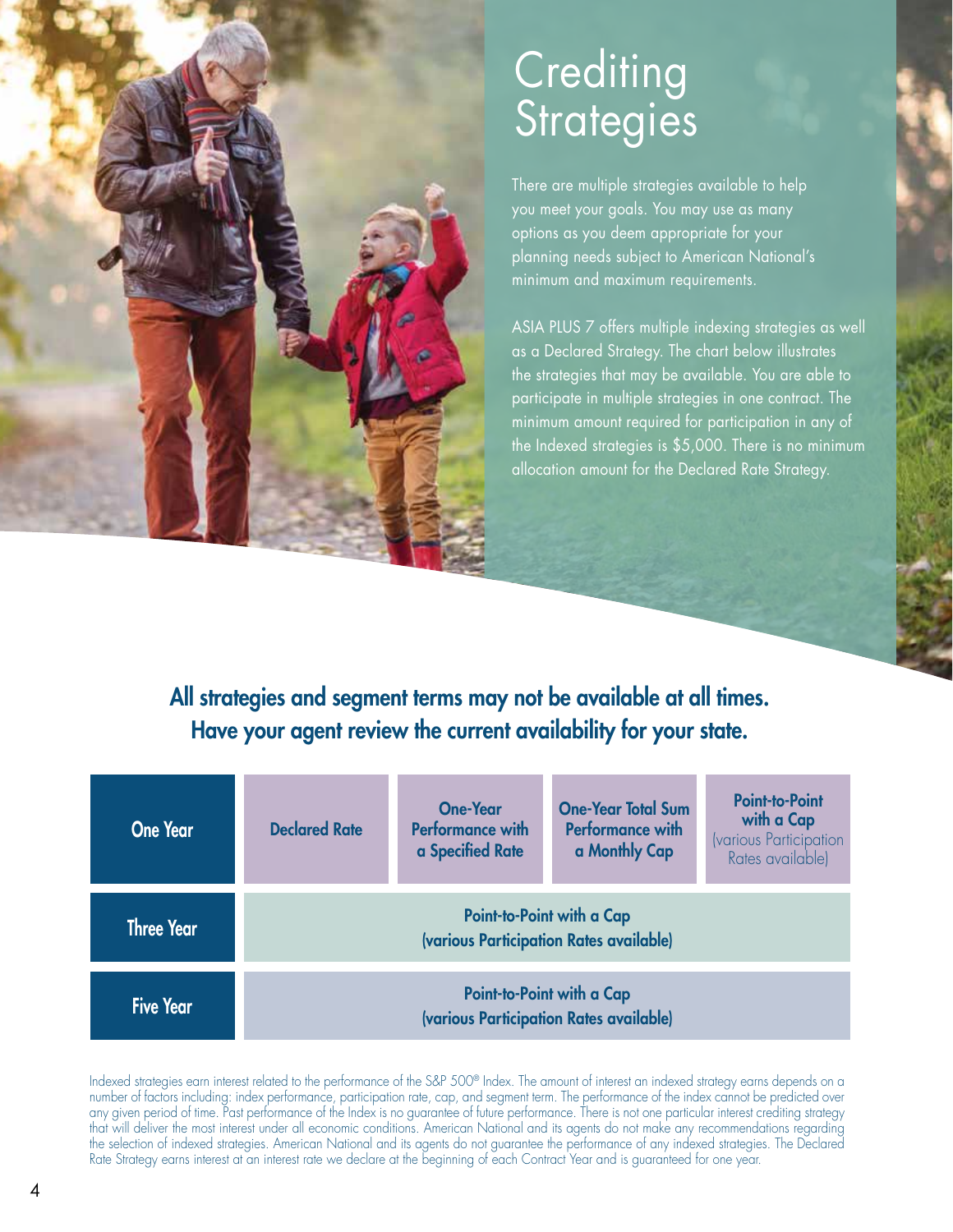# Declared Rate Strategy

The rate is set at the beginning of each Segment Term so you know what return you will receive on the premium placed in the Declared Rate Strategy.

## Hypothetical Declared Rate Strategy:

**Allocation Amount:** \$10,000 **Segment Term:** One Year **Declared Rate:** 2.00%

What does this mean for you? Because this strategy is not related to the index, no matter how the index changes, you will receive 2.00% interest on your \$10,000

**Total Gain:** \$200



Hypothetical examples are provided for illustrative purposes only.

# One-Year Performance with a Specified Rate – (Specified Rate Strategy)

The Specified Rate is set at the beginning of each Segment Term, subject to the guaranteed minimum specified rate. At the end of the one year Segment Term, the earnings are calculated as follows: If the index is up or unchanged at the end of the Segment Term, then the interest earnings equal the Specified Rate multiplied by the Annuity Value in this indexed crediting strategy; if the index is down, the Segment Term will be credited \$0.

# **Hypothetical Example:**

**Allocation Amount:** \$10,000 **Specified Rate:** 3.0% **Segment Term:** One Year

What does this mean for you?:

- During the one year Segment Term, American National will track the change in the index. At the end of the year, if the index has remained the same or increased any amount, you will receive the Specified Rate of 3.0% interest on your original \$10,000.
- If the change in the index is negative at the end of the year, your strategy will be credited \$0 for the Segment Term.

#### **Total Gain:** \$300 or \$0

Form Series: SRS13 (Forms may vary by state)



Hypothetical examples are provided for illustrative purposes only.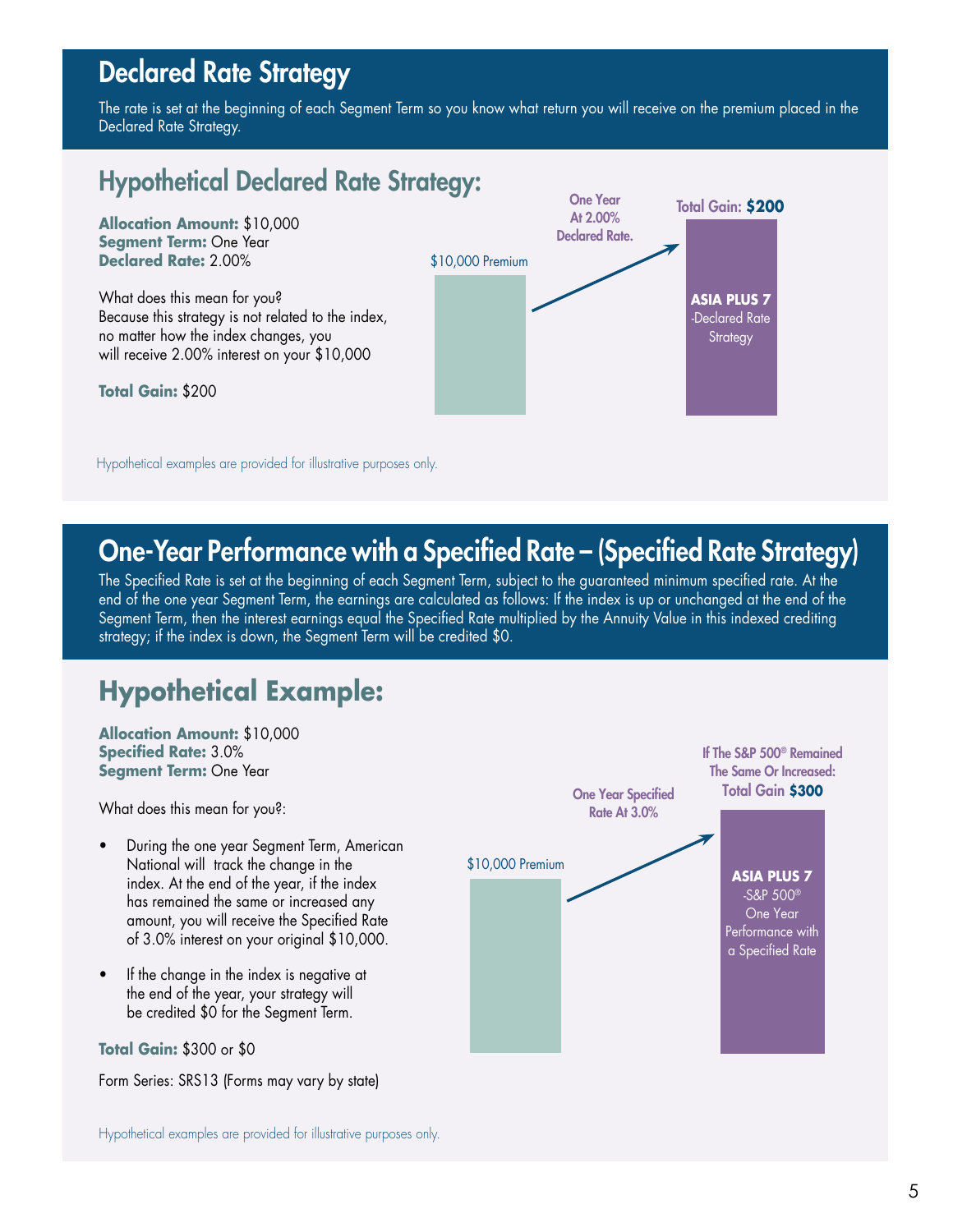

# One-Year Total Sum Performance with a Monthly Cap – (Monthly Sum)

The Monthly Sum strategy credits interest on an annual basis by comparing the monthly changes in the S&P 500® Index. Each month, American National will calculate the changes in the index value compared to the previous month. Increases each month are subject to a Cap while decreases each month do not have a bottom limit. At the end of the segment term, the 12 values are summed to determine the annual interest credited with a floor rate of zero. There is not a Cap on the final interest rate credited.

Form Series 1YRTS13 (Forms may vary by state)

Hypothetical examples are provided for illustrative purposes only.

|                                         | <b>Hypothetical Example 1</b> |                                          | <b>Hypothetical Example 2</b> |                                                |  |  |
|-----------------------------------------|-------------------------------|------------------------------------------|-------------------------------|------------------------------------------------|--|--|
| <b>Months</b>                           | <b>Index Change</b>           | <b>Monthly Capped</b><br>Change (2% cap) | <b>Index Change</b>           | Monthly Capped<br>Change (2% cap)              |  |  |
| 1                                       | 4%                            | 2%                                       | 2%                            | 2%                                             |  |  |
| $\overline{2}$                          | 2%                            | 2%                                       | 2%                            | 2%                                             |  |  |
| 3                                       | $-3%$                         | $-3%$                                    | $-3%$                         | $-3%$                                          |  |  |
| $\overline{4}$                          | 1%                            | $1\%$                                    | $-4%$                         | $-4%$                                          |  |  |
| 5                                       | $-1%$                         | $-1%$                                    | $-1\%$                        | $-1%$                                          |  |  |
| 6                                       | $0\%$                         | 0%                                       | $0\%$                         | 0%                                             |  |  |
| 7                                       | 3%                            | 2%                                       | 2%                            | 2%                                             |  |  |
| 8                                       | $-2%$                         | $-2%$                                    | $-2%$                         | $-2%$                                          |  |  |
| 9                                       | 4%                            | 2%                                       | $-2%$                         | $-2%$                                          |  |  |
| 10                                      | 1.5%                          | 1.5%                                     | 1.5%                          | 1.5%                                           |  |  |
| 11                                      | $-1%$                         | $-1%$                                    | $-1\%$                        | $-1%$                                          |  |  |
| 12                                      | 2%                            | 2%                                       | 2%                            | 2%                                             |  |  |
| <b>Total</b>                            |                               | 5.5%                                     |                               | $-3.5%$                                        |  |  |
| <b>Interest Rate</b><br><b>Credited</b> |                               | 5.5%                                     |                               | $0\%$<br>(cannot be credited<br>lower than 0%) |  |  |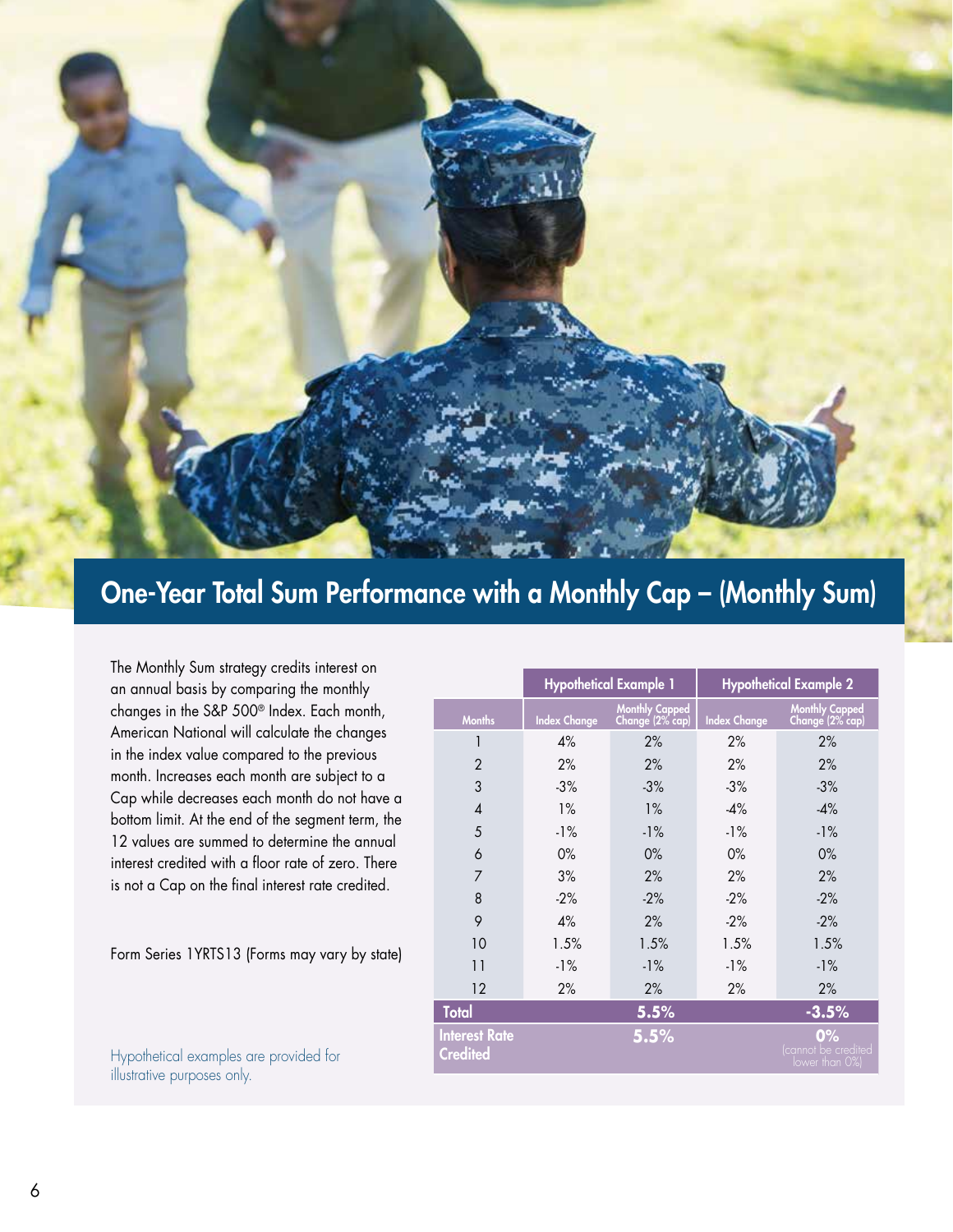## Point to Point Performance with a Cap - (Point to Point)

Point to Point indexing allows for one, three, and five year Segment Terms as well as multiple Participation Rates and Caps. Current Participation Rates are 100%, 75%, and 50%.

A point to point strategy measures the change in the index by comparing the closing value of the index at the end of the Segment Term to the index value on the first day of the Segment Term.

| Starting value | <b>Ending Value</b> | Change' | Percent of change |  |  |
|----------------|---------------------|---------|-------------------|--|--|
| 1000           | 100                 | +100    | 10%               |  |  |
| 1000           | 900                 | 100     | $-10%$            |  |  |

Even though the index can have a negative percent of change, your contract has floor of zero. This means that the lowest interest rate that can be applied to any Segment Term is 0%. American National's Point to Point Performance with Cap Strategy is subject to a Participation Rate and Cap on all index earnings.

### What is a participation rate?

A Participation Rate is the portion of the increase in the S&P 500® that is used to determine the amount of interest credited for the Segment Term. For example, a Strategy with a 50% Participation Rate will be credited 50% of the increase in index (up to the Cap), and a strategy with 100% Participation Rate will be credited 100% of the increase in the index (up to the Cap).

### What is a cap?

A Cap is the upper limit or maximum interest that your Segment can earn during a Segment Term. Once the Participation Rate has been applied, if the index increase is greater than the Cap, the Cap will be used to determine the amount of interest that will be credited for that Segment Term. Using the same example as above, we will now apply the Cap.

A higher Participation Rate offers a lower Cap, and a lower Participation Rate offers a higher Cap. When considering the various Participation Rates, you should choose a strategy depending on how you believe the index may perform over the one year segment term. Please see the hypothetical examples.

Form Series PTP13( (Forms may vary by state)

| <b>Hypothetical Example</b><br>Step 1: Apply<br><b>Participation Rate</b> |                                 | <b>Participation Rate:</b><br>100% | <b>Participation Rate:</b><br>75% | <b>Participation Rate:</b><br>50% |
|---------------------------------------------------------------------------|---------------------------------|------------------------------------|-----------------------------------|-----------------------------------|
| <b>Index</b><br><i>increases</i><br>by $3%$                               | After<br>Participation<br>Rate: | 3.0%                               | 2.25%                             | 1.5%                              |
| <b>Index</b><br><i>increases</i><br>by $6%$                               | After<br>Participation<br>Rate: | 6.0%                               | 4.5%                              | 3.0%                              |
| <b>Index</b><br><i>increases</i><br>by 12%                                | After<br>Participation<br>Rate: | 12.0%                              | 9.0%                              | 6.0%                              |

| <b>Hypothetical</b><br><b>Example Step 2:</b><br><b>Apply Cap</b> |                                        | <b>Participation</b><br><b>Rate: 100%</b><br>Cap: 4.0% | Participation<br><b>Rate: 75%</b><br>Cap: 5.5% | Participation<br><b>Rate: 50%</b><br>Cap: 7.0% |  |  |
|-------------------------------------------------------------------|----------------------------------------|--------------------------------------------------------|------------------------------------------------|------------------------------------------------|--|--|
| <b>Index</b><br><i>increases</i>                                  | <b>After</b><br>Participation<br>Rate: | 3.0%                                                   | 2.25%                                          | 1.5%                                           |  |  |
| by $3%$                                                           | <b>Credited</b><br>After Cap:          | 3.0%                                                   | 2.25%                                          | 1.5%                                           |  |  |
| <b>Index</b><br><i>increases</i>                                  | <b>After</b><br>Participation<br>Rate: | 6.0%                                                   | 4.5%                                           | 3.0%                                           |  |  |
| by $6\%$                                                          | <b>Credited</b><br>After Cap:          | 4.0%                                                   | 4.5%                                           | 3.0%                                           |  |  |
| <b>Index</b><br><i>increases</i>                                  | <b>After</b><br>Participation<br>Rate: | 12.0%                                                  | 9.0%                                           | 6.0%                                           |  |  |
| by 12%                                                            | <b>Credited</b><br><b>After Cap:</b>   | 4.0%                                                   | 5.5%                                           | 6.0%                                           |  |  |

These hypothetical examples are provided for illustrative purposes only. At any given contract anniversary some of the strategies may not be available due to economic conditions. At the end of the Segment Term, the Segment Earnings are calculated.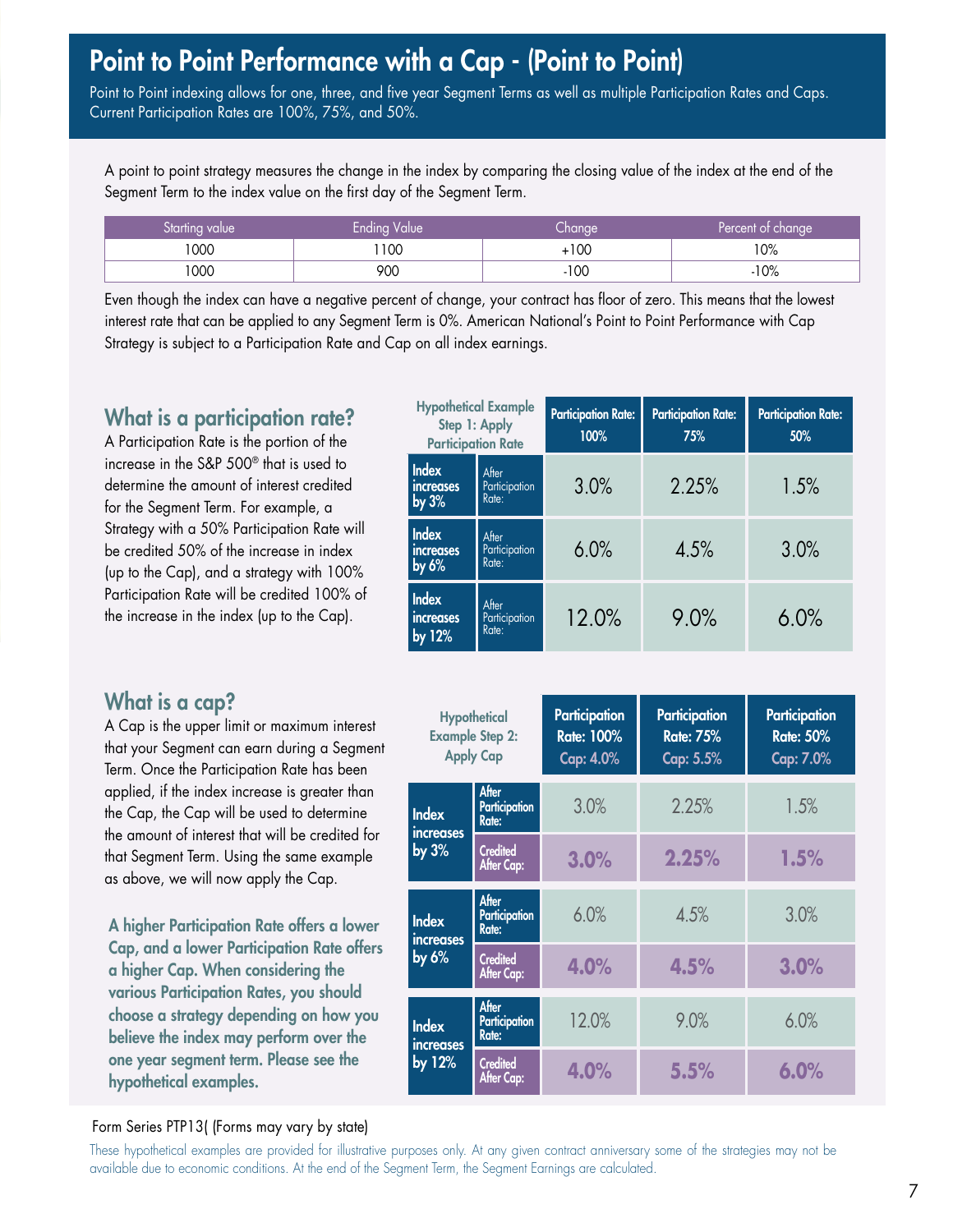# Asset Protection

Making the decision to purchase an indexed annuity can be complicated due to the fluctuations of the index. The important thing to remember is that even when the index has negative returns, your Annuity Value will not decrease. The chart below shows the results from testing the current product against past performance of the S&P 500® Index from 1997 to 2017. As you can see, even though the chart displays both positive and negative years for the index, the overall account does not lose value.

The use of alternate assumptions would produce significantly different results. Although the ASIA PLUS 7 was not available for the period of time referenced, actual historical prices of the S&P 500® Index have been used in the hypothetical example. This hypothetical example is intended solely for illustrative purposes and is not an indication of the annuity's past or future performance.



Actual Segment Term availability will vary by state.

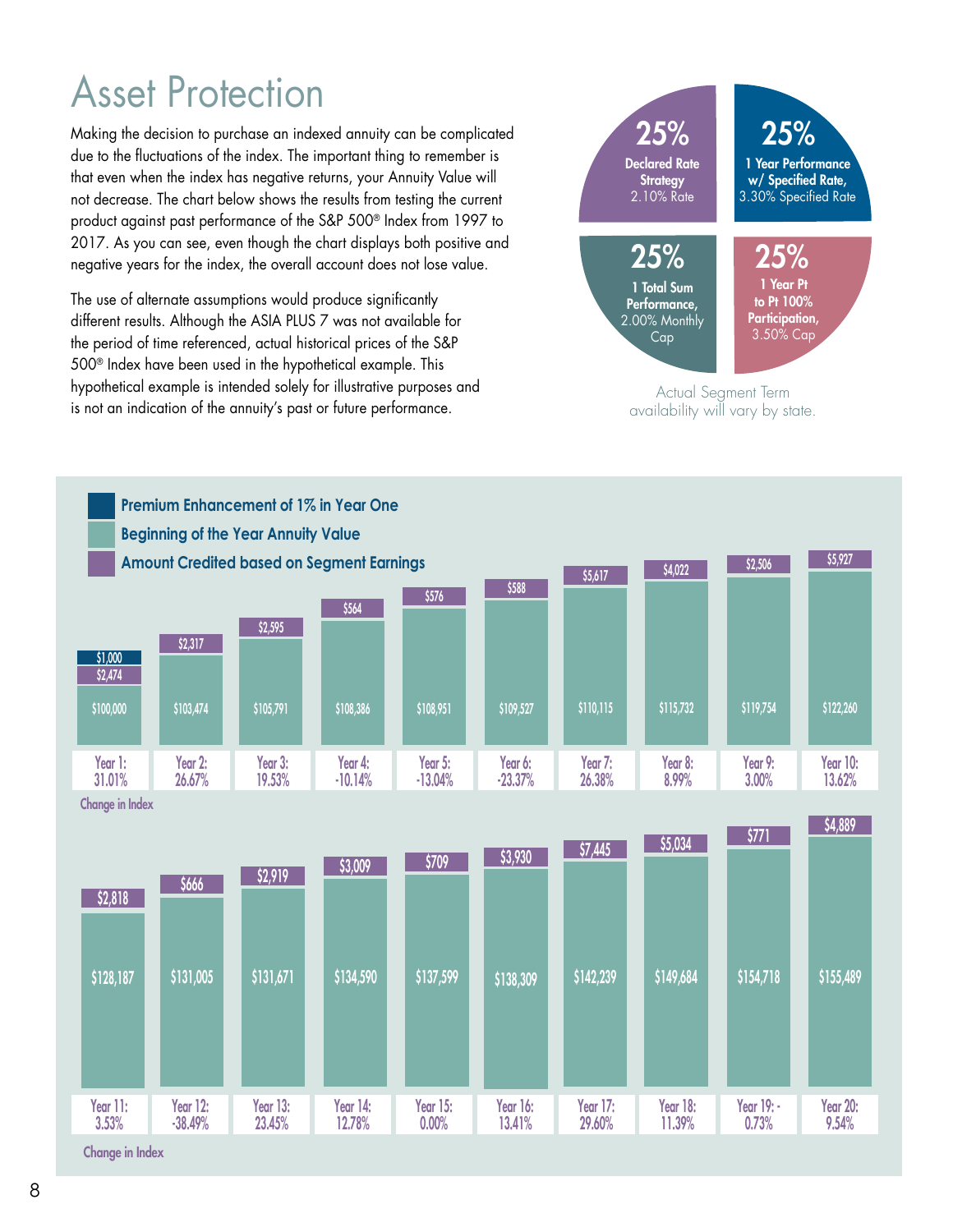Remember - No matter how you choose to allocate your money, your Annuity Value will not lose value due to negative index years.

Using the same assumptions as the previous hypothetical, we can demonstrate the impact the index can have on an individual strategy.

|                                |                      | <b>Declared Rate</b><br>1 Year Total Sum<br>Performance |                      |                   |  |                      |                   |                      | 1 Year Point to<br><b>Point Strategy</b> |  | 1 Year<br>Performance w/<br><b>Specified Rate</b> |  |
|--------------------------------|----------------------|---------------------------------------------------------|----------------------|-------------------|--|----------------------|-------------------|----------------------|------------------------------------------|--|---------------------------------------------------|--|
| <b>Contract</b><br><b>Year</b> | Credited<br>Rate (%) | Strategy<br>Value                                       | Credited<br>Rate (%) | Strategy<br>Value |  | Credited<br>Rate (%) | Strategy<br>Value | Credited<br>Rate (%) | Strategy<br>Value                        |  |                                                   |  |
| $\bullet$                      | 0.00                 | \$25,250                                                | 0.00                 | \$25,250          |  | 0.00                 | \$25,250          | 0.00                 | \$25,250                                 |  |                                                   |  |
| T                              | 2.10                 | \$25,780                                                | 0.90                 | \$25,477          |  | 3.50                 | \$26,134          | 3.30                 | \$26,083                                 |  |                                                   |  |
| $\overline{\mathbf{2}}$        | 2.10                 | \$26,322                                                | 0.00                 | \$25,477          |  | 3.50                 | \$27,048          | 3.30                 | \$26,944                                 |  |                                                   |  |
| 3                              | 2.10                 | \$26,874                                                | 0.81                 | \$25,684          |  | 3.50                 | \$27,995          | 3.30                 | \$27,833                                 |  |                                                   |  |
| 4                              | 2.10                 | \$27,439                                                | 0.00                 | \$25,684          |  | 0.00                 | \$27,995          | 0.00                 | \$27,833                                 |  |                                                   |  |
| 5                              | 2.10                 | \$28,015                                                | 0.00                 | \$25,684          |  | 0.00                 | \$27,995          | 0.00                 | \$27,833                                 |  |                                                   |  |
| 6                              | 2.10                 | \$28,603                                                | 0.00                 | \$25,684          |  | 0.00                 | \$27,995          | 0.00                 | \$27,833                                 |  |                                                   |  |
| 7                              | 2.10                 | \$29,204                                                | 12.14                | \$28,802          |  | 3.50                 | \$28,975          | 3.30                 | \$28,752                                 |  |                                                   |  |
| 8                              | 2.10                 | \$29,817                                                | 5.02                 | \$30,247          |  | 3.50                 | \$29,989          | 3.30                 | \$29,700                                 |  |                                                   |  |
| 9                              | 2.10                 | \$30,443                                                | 0.00                 | \$30,247          |  | 3.00                 | \$30,889          | 3.30                 | \$30,681                                 |  |                                                   |  |
| 10                             | 2.10                 | \$31,083                                                | 10.56                | \$33,442          |  | 3.50                 | \$31,970          | 3.30                 | \$31,693                                 |  |                                                   |  |
| 11                             | 2.10                 | \$31,735                                                | 0.00                 | \$33,442          |  | 3.50                 | \$33,089          | 3.30                 | \$32,739                                 |  |                                                   |  |
| 12                             | 2.10                 | \$32,402                                                | 0.00                 | \$33,442          |  | 0.00                 | \$33,089          | 0.00                 | \$32,739                                 |  |                                                   |  |
| 13                             | 2.10                 | \$33,082                                                | 0.00                 | \$33,442          |  | 3.50                 | \$34,247          | 3.30                 | \$33,819                                 |  |                                                   |  |
| 14                             | 2.10                 | \$33,777                                                | 0.00                 | \$33,442          |  | 3.50                 | \$35,446          | 3.30                 | \$34,935                                 |  |                                                   |  |
| 15                             | 2.10                 | \$34,486                                                | 0.00                 | \$33,442          |  | 0.00                 | \$35,446          | 0.00                 | \$34,935                                 |  |                                                   |  |
| 16                             | 2.10                 | \$35,211                                                | 2.43                 | \$34,254          |  | 3.50                 | \$36,686          | 3.30                 | \$36,088                                 |  |                                                   |  |
| 17                             | 2.10                 | \$35,950                                                | 12.35                | \$38,485          |  | 3.50                 | \$37,970          | 3.30                 | \$37,279                                 |  |                                                   |  |
| 18                             | 2.10                 | \$36,705                                                | 4.47                 | \$40,205          |  | 3.50                 | \$39,299          | 3.30                 | \$38,509                                 |  |                                                   |  |
| 19                             | 2.10                 | \$37,476                                                | 0.00                 | \$40,205          |  | 0.00                 | \$39,299          | 0.00                 | \$38,509                                 |  |                                                   |  |
| 20                             | 2.10                 | \$38,263                                                | 3.62                 | \$41,660          |  | 3.50                 | \$40,675          | 3.30                 | \$39,780                                 |  |                                                   |  |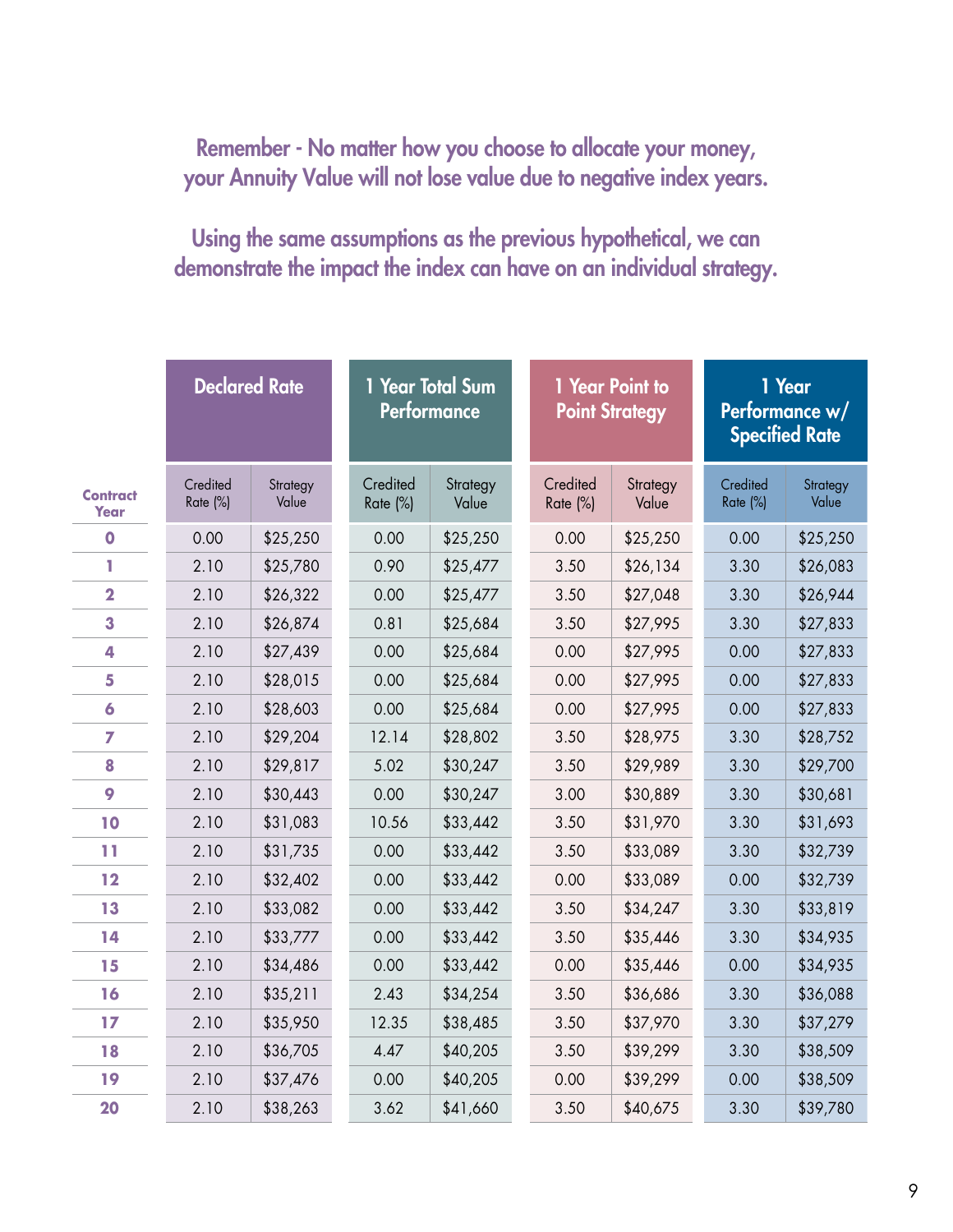Your personal goals may change from time to time which is why the ASIA PLUS 7 gives you the option at the end of each segment term to reallocate your Annuity Value among the available crediting options on the contract anniversary.

- 1. Prior to your contract anniversary, meet with your advisor to discuss your financial goals.
- 2. Decide which strategies meet your goals.
- 3. Allocate your funds accordingly.
- 4. Relax and enjoy the peace of mind that comes with knowing your money is protected from a loss in value if the index declines.

Note: Reallocations require a \$5,000 minimum premium. If a Segment matures and has less than \$5,000, the Segment Value will be reallocated into another Strategy as long as it meets the minimum strategy requirements or it will be transferred by American National into the Declared Rate Strategy. If a Segment matures and the strategy is no longer available, the Segment Value will be placed in the strategy most similar to the maturing Segment.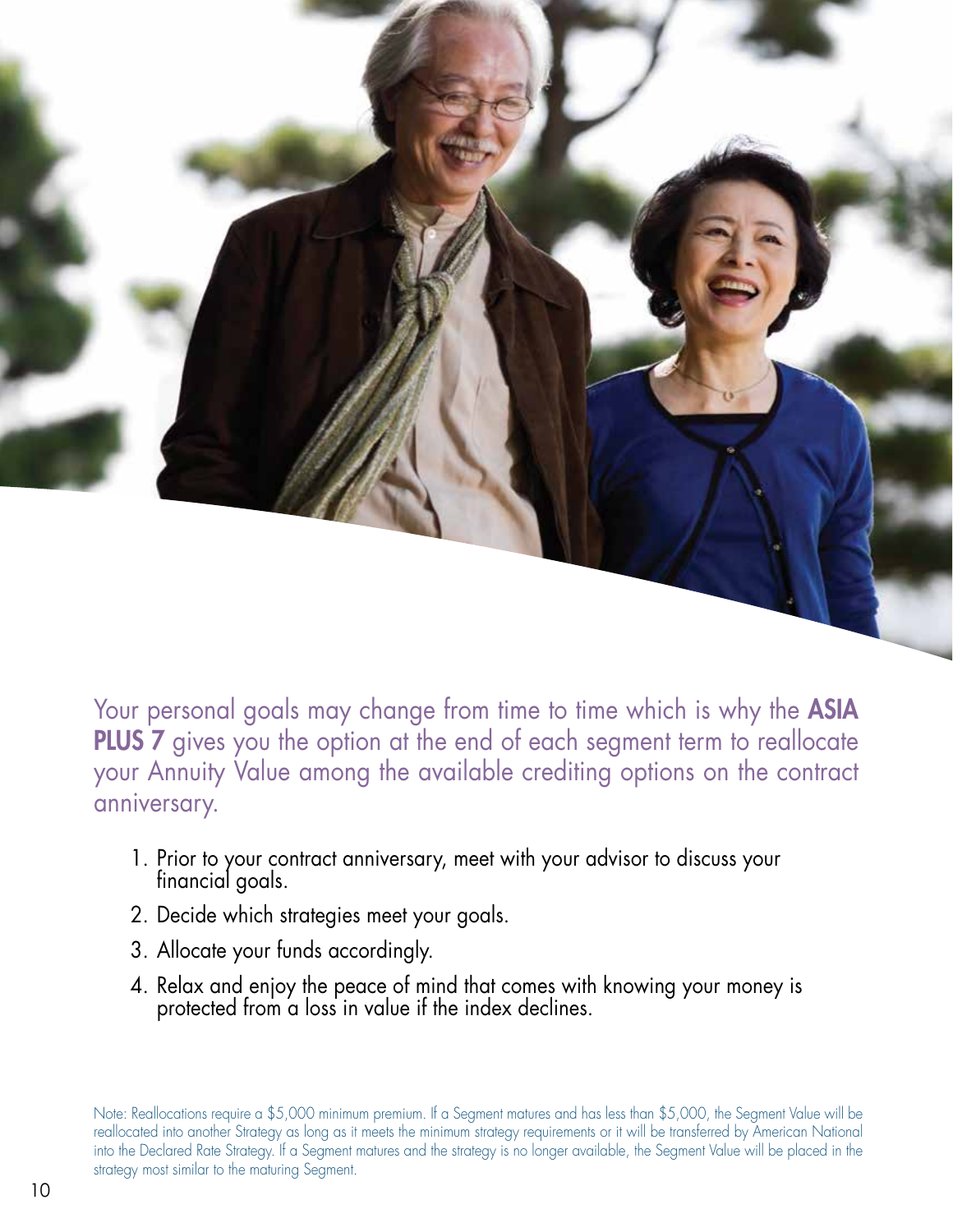# Protection Strategies

| Safety of<br><b>Principal</b>                                                                                                                                                                                                                                                                                                                                                                                          | ASIA PLUS 7 allows you to receive interest earnings based upon the movement<br>of the S&P 500 <sup>®</sup> Index without being directly invested in the index. If the index<br>goes down in value during the measuring period, you receive a zero return but<br>you do not lose principal.<br>ASIA PLUS 7 allows you to decide when your income should be taxable to you.                                                     |    |                |    |    |    |    |    |      |  |
|------------------------------------------------------------------------------------------------------------------------------------------------------------------------------------------------------------------------------------------------------------------------------------------------------------------------------------------------------------------------------------------------------------------------|-------------------------------------------------------------------------------------------------------------------------------------------------------------------------------------------------------------------------------------------------------------------------------------------------------------------------------------------------------------------------------------------------------------------------------|----|----------------|----|----|----|----|----|------|--|
| <b>Control Your</b><br><b>Taxes</b>                                                                                                                                                                                                                                                                                                                                                                                    | With a tax-deferred annuity, the Annuity Value has the potential to grow and,<br>meanwhile, you will not pay taxes on it until you withdraw the money.                                                                                                                                                                                                                                                                        |    |                |    |    |    |    |    |      |  |
|                                                                                                                                                                                                                                                                                                                                                                                                                        | Current U.S. tax law provides that earnings from an annuity are taxable only on a<br>withdrawal as ordinary income. You should contact your attorney or tax advisor on<br>your specific situation.                                                                                                                                                                                                                            |    |                |    |    |    |    |    |      |  |
| <b>Surrender</b><br><b>Charge Free</b><br><b>Withdrawal</b><br><b>Privilege</b>                                                                                                                                                                                                                                                                                                                                        | Choosing a plan to build growth is one thing, but what if your plans change?<br>What if you need access to some of your money? You have that flexibility with<br>the ASIA PLUS 7. After the contract is issued, you can withdraw up to 10%<br>of the Annuity Value as of the beginning of the contract year, or the Minimum<br>Required Distribution if greater, during each contract year without any surrender<br>charges.* |    |                |    |    |    |    |    |      |  |
| <b>Full Surrender</b>                                                                                                                                                                                                                                                                                                                                                                                                  | The full Annuity Value of your contract is available without any surrender<br>charges after the contract has been in force for seven full contract years.*<br>However, if your financial plans change and you need to surrender the contract<br>prior to the end of seven years, you can do so subject to a surrender charge as<br>shown in this schedule:                                                                    |    |                |    |    |    |    |    |      |  |
|                                                                                                                                                                                                                                                                                                                                                                                                                        | <b>Contract Year</b>                                                                                                                                                                                                                                                                                                                                                                                                          |    | $\overline{2}$ | 3  | 4  | 5  | 6  | 7  | $8+$ |  |
|                                                                                                                                                                                                                                                                                                                                                                                                                        | Surrender Charge                                                                                                                                                                                                                                                                                                                                                                                                              | 7% | 6%             | 5% | 4% | 3% | 2% | 1% | 0%   |  |
| The Annuity Value is the sum of the values in the indexed or declared rate<br>strategies, less any withdrawals you may have taken from the contract, and<br>minus any applicable Rider charges. The surrender amount you will receive<br>during the first seven years will be the greater of the Annuity Value less<br>surrender charges according to the above schedule or the minimum guaranteed<br>Surrender Value. |                                                                                                                                                                                                                                                                                                                                                                                                                               |    |                |    |    |    |    |    |      |  |
|                                                                                                                                                                                                                                                                                                                                                                                                                        | If you surrender the contract during a Segment Term, you will not receive any<br>indexed interest for that segment.                                                                                                                                                                                                                                                                                                           |    |                |    |    |    |    |    |      |  |
| * Withdrawals prior to age 591/2 may be subject to a 10% tax penalty and are<br>subject to ordinary income tax.                                                                                                                                                                                                                                                                                                        |                                                                                                                                                                                                                                                                                                                                                                                                                               |    |                |    |    |    |    |    |      |  |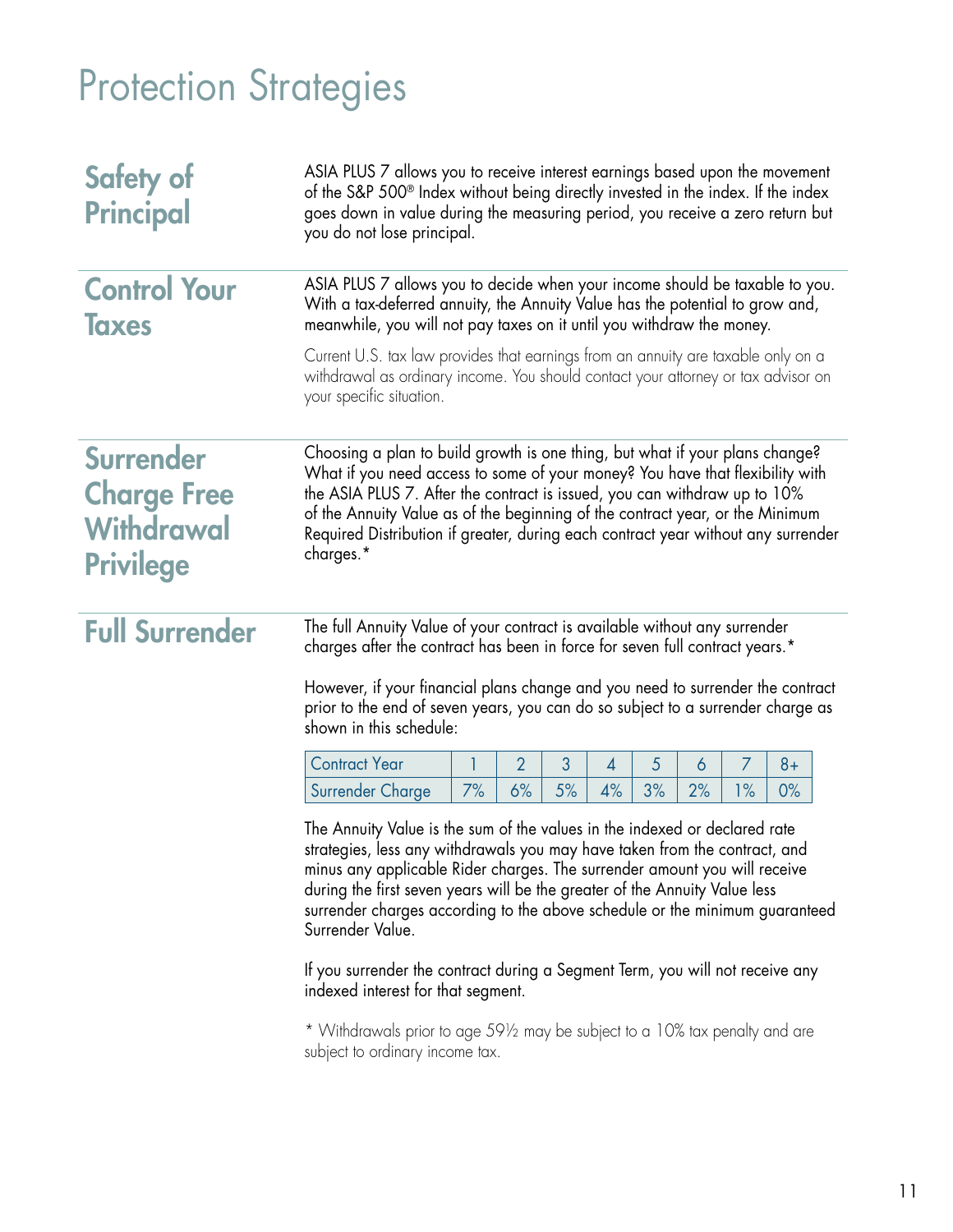| <b>Waiver of</b><br>Surrender                     | Life has a way of changing the best plans and ASIA PLUS 7 provides assurance<br>that you will have access to your money, without surrender charges, during these<br>special circumstances:                                                                                                                                                                                                                                                           |
|---------------------------------------------------|------------------------------------------------------------------------------------------------------------------------------------------------------------------------------------------------------------------------------------------------------------------------------------------------------------------------------------------------------------------------------------------------------------------------------------------------------|
| <b>Charges</b>                                    | <b>Confinement Waiver</b><br>Surrender charges may be waived if the contract owner is confined to a licensed<br>hospital, licensed convalescent care facility, skilled nursing facility, custodial care<br>facility, or licensed hospice facility for 30 or more days. This special waiver of<br>surrender charge is available to you beginning 90 days after issue.                                                                                 |
|                                                   | <b>Disability Waiver</b><br>Prior to age 65, surrender charges may be waived if the contract owner is<br>physically disabled, or diagnosed with a disabling terminal illness. This special<br>waiver of surrender charge is available to you after issue.                                                                                                                                                                                            |
|                                                   | <b>Terminal Illness Waiver</b><br>Surrender charges may be waived if the contract owner is diagnosed with an<br>injury or illness expected to result in death within 12 months. This special waiver<br>of surrender charges is available to you after issue.                                                                                                                                                                                         |
|                                                   | Waivers are not available in all states. Conditions and restrictions on the<br>waivers may vary by state. Please see your contract for specific details.                                                                                                                                                                                                                                                                                             |
| <b>Market Value</b><br><b>Adjustment</b><br>(MVA) | Durring the surrender charge period, the MVA can impact the value of any<br>withdrawal you take that exceeds the Surrender Charge Free Withdrawal Privilege.<br>It is important to know how the MVA will impact any partial withdrawal or surrender<br>you are considering. This adjustment can be positive if the reference rate declines<br>after your Annuity Date. It can be negative if the reference rate increases after the<br>Annuity Date. |
|                                                   | The MVA measures how the change in reference rate impacts the value of the<br>company's assets. It modifies the value of any excess withdrawals accordingly. The<br>MVA is based on a comparison of the reference rate conditions at the time of the<br>surrender or partial withdrawal to the reference rate conditions on the date your<br>annuity was issued.                                                                                     |
|                                                   | The MVA does not apply to partial withdrawals equal to or less than the Surrender<br>Charge Free Withdrawal Privilege, Required Minimum Distributions, or to payments<br>received under the Confinement or Disability Waivers. The MVA is not applicable in<br>all states.                                                                                                                                                                           |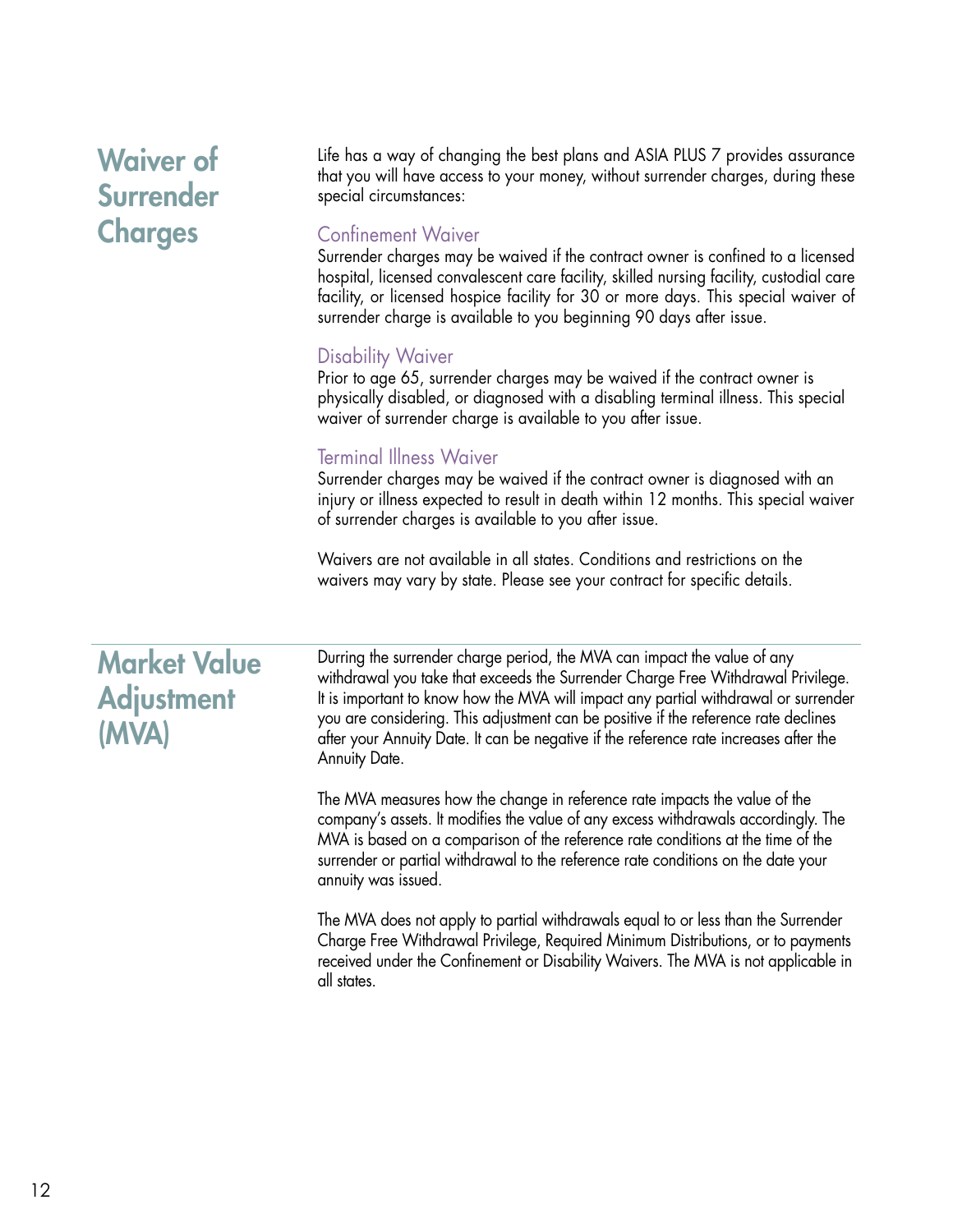**Death Benefit** ASIA PLUS 7 provides a Death Benefit that will be payable to a named beneficiary upon the death of the owner of the contract. The Death Benefit prior to the maturity date of the contract, is the greater of the Annuity Value (including any interest earnings up to the date of death) or the Surrender Value of the contract.

#### **Maturity**

The maturity date of the contract is normally the contract anniversary following the annuitant's 100th birthday, but the owner may request a change in date as long as the new maturity date is after the end of the fifth year and is not after the contract anniversary following the annuitant's 100th birthday.

#### Annuity Options

At maturity you may elect to receive the proceeds of your annuity in a lump sum payment or in a series of payments to meet your financial goals. American National offers a variety of annuity options. Your advisor can help you make the right choice for your needs at that time.

If the death of the contract owner occurs after maturity and annuity payments are being made, then the remaining payments will continue to be paid to the beneficiary in accordance with the annuity option provisions as selected by the contract owner prior to death.

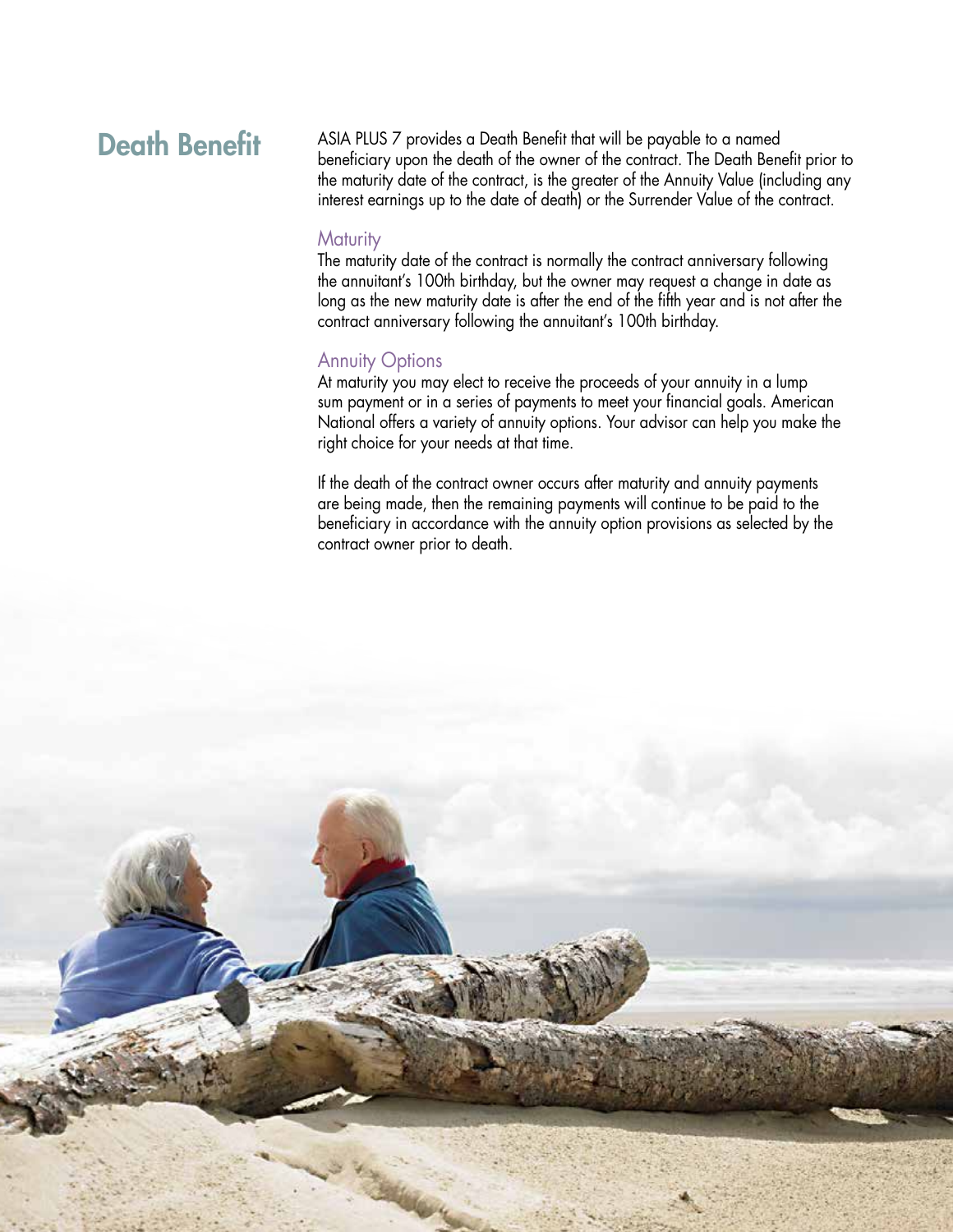# **A Lifetime Income Rider Can Provide an Income Stream that is GUARANTEED FOR LIFE**

As life expectancy increases, so does the time spent as a retiree. Retirees can now spend decades in retirement. In addition to the benefits of an Indexed Annuity, ASIA PLUS 7 also gives you the option, at time of issue, to add a Lifetime Income Rider (LIR) which provides an income stream that is GUARANTEED FOR LIFE even if the Annuity Value falls to zero.

|                                                                                   | The Lifetime Income Rider has two options:                                                                                                                                                                                                                                                                                                                               |                                                                                                                                                                                                                                                                           |
|-----------------------------------------------------------------------------------|--------------------------------------------------------------------------------------------------------------------------------------------------------------------------------------------------------------------------------------------------------------------------------------------------------------------------------------------------------------------------|---------------------------------------------------------------------------------------------------------------------------------------------------------------------------------------------------------------------------------------------------------------------------|
| -1.<br><b>Fixed</b><br><b>Rate</b>                                                | A fixed rate, set at issue and<br>guaranteed for the life of the contract,<br>is compounded daily for a set number<br>of years.                                                                                                                                                                                                                                          | For example:<br>If your fixed rate is 7.2% for 10 years,<br>your Income Base will be credited 7.2%<br>each contract year for 10 years.                                                                                                                                    |
| 2.<br><b>Fixed</b><br><b>Rate</b><br><b>PLUS</b><br><b>Index</b><br><b>Credit</b> | A fixed rate, set at issue and<br>guaranteed for the life of the contract,<br>is compounded daily for a set number<br>of years.<br><b>PLUS</b><br>The portion of your premium allocated<br>to indexed crediting strategies will earn<br>interest based upon any increase, if<br>any, of the Index. Index Credit will be<br>earned until you begin to withdraw<br>income. | For example:<br>If your fixed rate is 4.2% for 10 years,<br>your Income Base will be credited 4.2%<br>each contract year for 10 years.<br><b>PLUS</b><br>Index Credits are earned from premium<br>allocated to indexed strategies until your<br>income withdrawal begins. |

Lifetime Income Rider availability varies by state. See your agent for availability and current rate and period. Your Income Base will earn interest for the contract's set number of years or until you elect to begin income, whichever comes first.

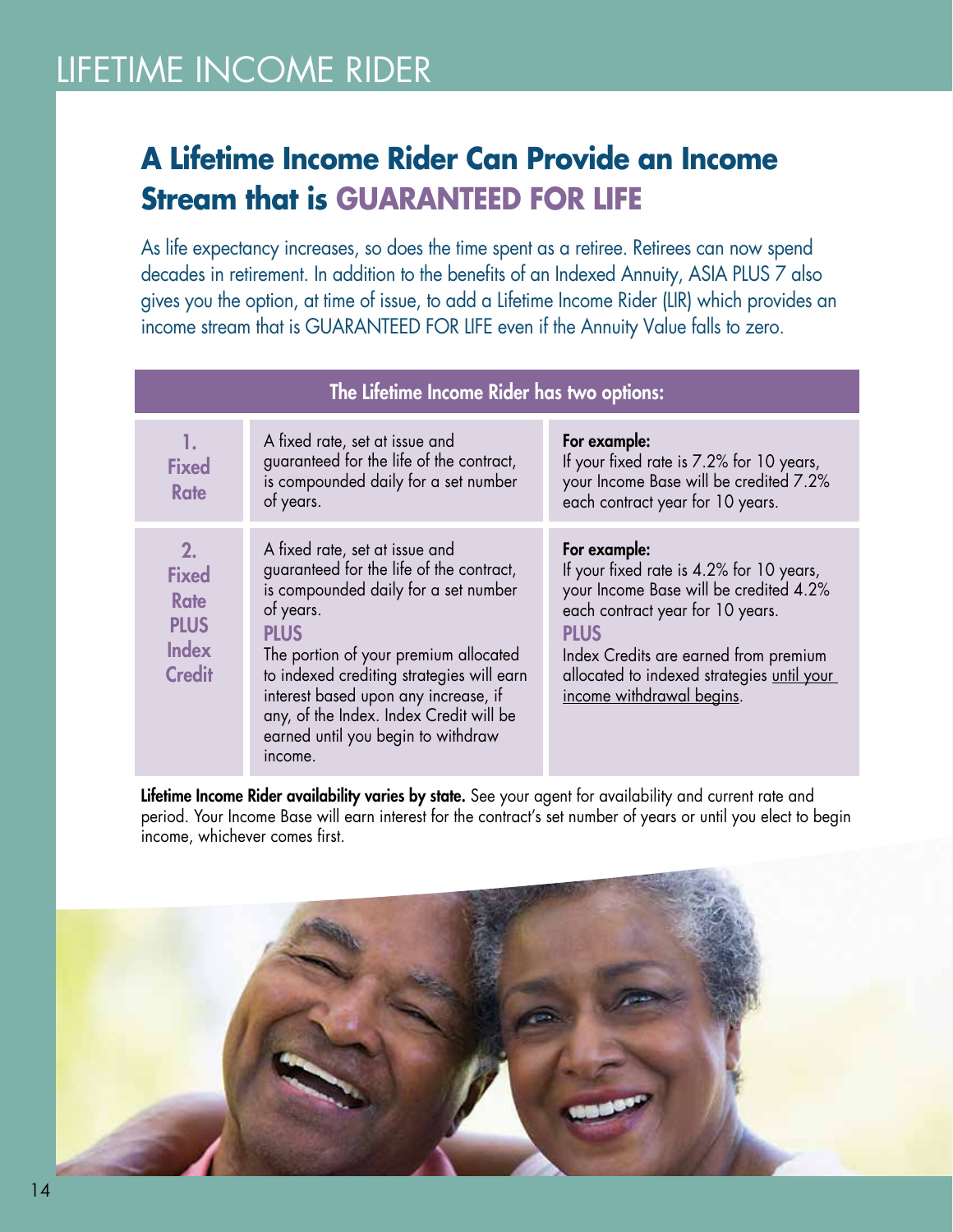| <b>Income Base</b>                                            | The Income Base is maintained separately from the Annuity Value and is used to<br>determine your income payments. This value accumulates interest annually up to a<br>set number of years or until you elect to begin income, whichever comes first.<br>When you begin receiving income payments, the Income Base amount will be<br>equal to the higher of either the contract's Annuity Value on the date income<br>payments begin or the Income Base.                                                                                                                                                                                            |  |  |  |  |  |  |  |
|---------------------------------------------------------------|----------------------------------------------------------------------------------------------------------------------------------------------------------------------------------------------------------------------------------------------------------------------------------------------------------------------------------------------------------------------------------------------------------------------------------------------------------------------------------------------------------------------------------------------------------------------------------------------------------------------------------------------------|--|--|--|--|--|--|--|
|                                                               |                                                                                                                                                                                                                                                                                                                                                                                                                                                                                                                                                                                                                                                    |  |  |  |  |  |  |  |
| <b>Income for Life</b>                                        | The income payment is an amount determined by multiplying the income<br>percentage times the Income Base. The amount of your income payments will<br>be the same every year and will depend on your age on the date that payments<br>begin.                                                                                                                                                                                                                                                                                                                                                                                                        |  |  |  |  |  |  |  |
|                                                               | Income payments can begin when both of the following have been met:<br>The contract has been in force for more than one year.<br>1.<br>The contract owner must be age 50+ (age of youngest owner if Joint)<br>2.<br>Note: Joint Owners must be spouses at the time the Lifetime Income Rider is<br>elected.                                                                                                                                                                                                                                                                                                                                        |  |  |  |  |  |  |  |
|                                                               | Lifetime Income Percentage by Age                                                                                                                                                                                                                                                                                                                                                                                                                                                                                                                                                                                                                  |  |  |  |  |  |  |  |
|                                                               | Single life age when income begins:<br>Joint life age when income begins:                                                                                                                                                                                                                                                                                                                                                                                                                                                                                                                                                                          |  |  |  |  |  |  |  |
|                                                               | 5.2%<br>3.5%<br>61   4.6%<br>5.7%<br>3.0%<br>4.1%<br>72<br>83<br>6.3%<br>50<br>72<br>83<br>6.8%<br>61<br>50                                                                                                                                                                                                                                                                                                                                                                                                                                                                                                                                        |  |  |  |  |  |  |  |
|                                                               | 62<br>4.2%<br>73<br>5.3%<br>3.6%<br>4.7%<br>73<br>5.8%<br>6.9%<br>3.1%<br>84<br>6.4%<br>51<br>62<br>84<br>51                                                                                                                                                                                                                                                                                                                                                                                                                                                                                                                                       |  |  |  |  |  |  |  |
|                                                               | 4.3%<br>5.4%<br>7.0%<br>52<br>3.2%<br>74<br>6.5%<br>3.7%<br>4.8%<br>74<br>5.9%<br>85<br>63<br>85<br>52<br>63<br>4.4%<br>75<br>6.6%<br>3.3%<br>64<br>5.5%<br>53<br>86                                                                                                                                                                                                                                                                                                                                                                                                                                                                               |  |  |  |  |  |  |  |
|                                                               | 4.9%<br>3.8%<br>75<br>6.0%<br>7.1%<br>53<br>64<br>86<br>4.5%<br>5.6%<br>3.9%<br>5.0%<br>6.1%<br>7.2%<br>3.4%<br>76<br>6.7%<br>65<br>54<br>65<br>87<br>54<br>76<br>87                                                                                                                                                                                                                                                                                                                                                                                                                                                                               |  |  |  |  |  |  |  |
|                                                               | 3.5%<br>4.6%<br>5.7%<br>6.8%<br>4.0%<br>5.1%<br>6.2%<br>7.3%<br>55<br>66<br>77<br>88<br>55<br>66<br>77<br>88                                                                                                                                                                                                                                                                                                                                                                                                                                                                                                                                       |  |  |  |  |  |  |  |
|                                                               | 4.7%<br>78<br>5.8%<br>6.9%<br>3.6%<br>67<br>89<br>4.1%<br>5.2%<br>6.3%<br>56<br>78<br>89<br>7.4%<br>56<br>67                                                                                                                                                                                                                                                                                                                                                                                                                                                                                                                                       |  |  |  |  |  |  |  |
|                                                               | 5.9%<br>3.7%<br>4.8%<br>7.0%<br>79<br>90<br>4.2%<br>5.3%<br>6.4%<br>57<br>68<br>79<br>90 7.5%<br>57<br>68                                                                                                                                                                                                                                                                                                                                                                                                                                                                                                                                          |  |  |  |  |  |  |  |
|                                                               | 4.9%<br>80<br>6.0%<br>4.3%<br>5.4%<br>6.5%<br>58<br>3.8%<br>69<br>58<br>69<br>80                                                                                                                                                                                                                                                                                                                                                                                                                                                                                                                                                                   |  |  |  |  |  |  |  |
|                                                               | 6.1%<br>5.0%<br>4.4%<br>5.5%<br>6.6%<br>59<br>3.9%<br>70<br>81<br>59<br>70<br>81                                                                                                                                                                                                                                                                                                                                                                                                                                                                                                                                                                   |  |  |  |  |  |  |  |
|                                                               | 5.1%<br>6.2%<br>4.0%<br>71<br>82<br>60 4.5%<br>71 5.6%<br>82 6.7%<br>60                                                                                                                                                                                                                                                                                                                                                                                                                                                                                                                                                                            |  |  |  |  |  |  |  |
| <b>Rider Premium</b><br><b>Charges</b>                        | There is a separate premium charge for each Lifetime Income Rider option which<br>is locked in at the beginning of the contract. Ask your agent for the current rider<br>premium charges.                                                                                                                                                                                                                                                                                                                                                                                                                                                          |  |  |  |  |  |  |  |
|                                                               | Note: The charge is based on the income base and debited directly from the Annuity Value each year<br>and cannot exceed that year's interest earnings. The premium charge is payable from the date the<br>annuity contract is issued until the Rider terminates. If no interest earnings in a given contract year are<br>available, the fee will be deducted from future earnings. If any rider fees are outstanding upon surrender,<br>they will be deducted from the Surrender Value. If interest earnings have been withdrawn during the year,<br>any charges, up to the amount of the interest credited, will be taken from the Annuity Value. |  |  |  |  |  |  |  |
| Lifetime Income<br><b>Rider Premium</b><br><b>Enhancement</b> | At times, American National may offer a premium enhancement on the Lifetime<br>Income Rider when calculating the Income Base. The availability of the premium<br>enhancement is not guaranteed and is subject to change; please check with<br>your agent for availability.                                                                                                                                                                                                                                                                                                                                                                         |  |  |  |  |  |  |  |
|                                                               | Form Series RPER (Forms may vary by state)                                                                                                                                                                                                                                                                                                                                                                                                                                                                                                                                                                                                         |  |  |  |  |  |  |  |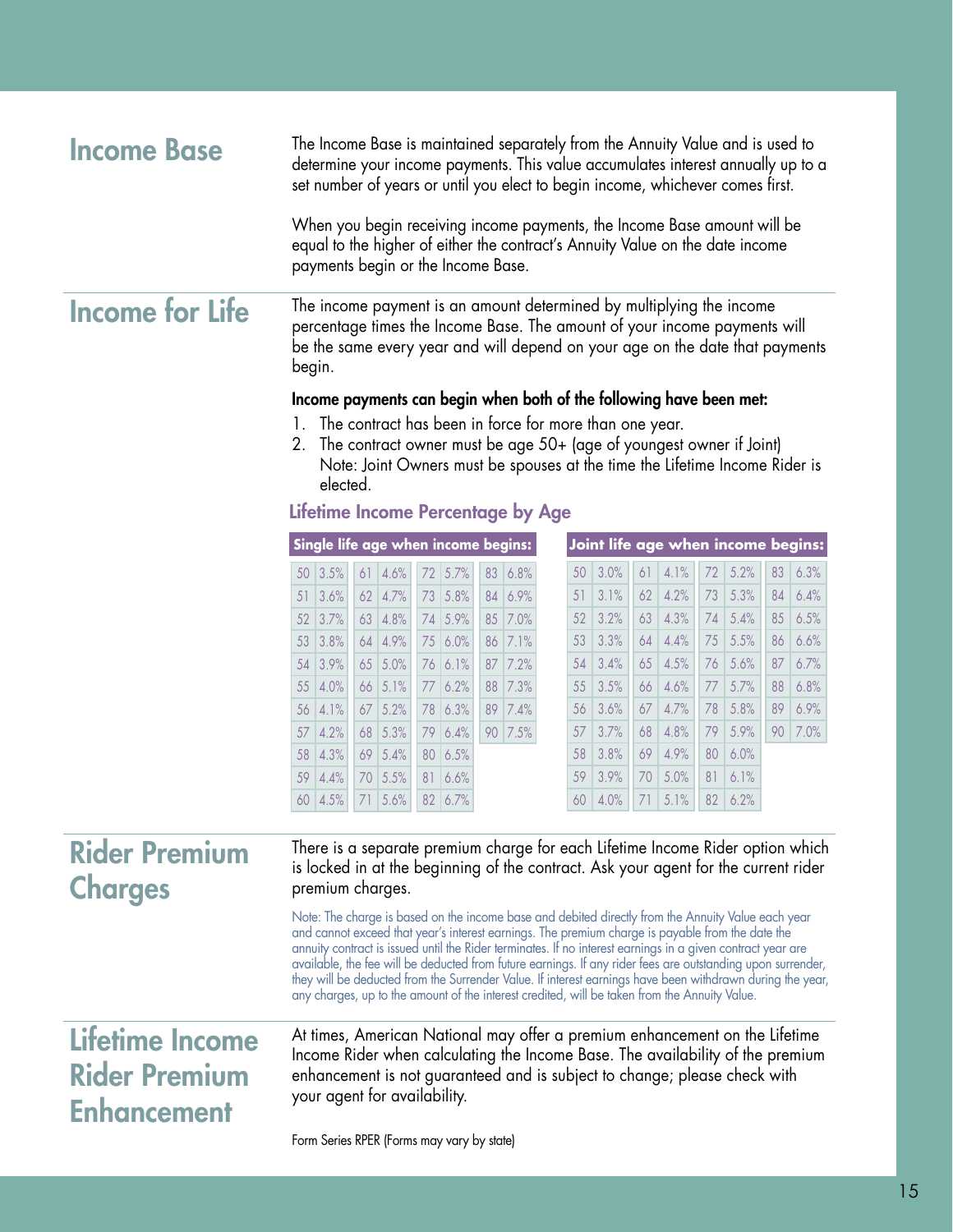# LIFETIME INCOME RIDER

### HYPOTHETICAL EXAMPLE 1

### Allocations and assumptions\*:

- Beginning Annuity Value: \$100,000 (Allocated to the strategies on the right)
- Index Return: As of 01/01/1998 and forward
- No Lifetime Income Rider Premium Enhancement
- Owner's age at issue: 58

| 25% | <b>Declared Rate Strategy</b><br>$\overline{2.10\% R}$ ate    |
|-----|---------------------------------------------------------------|
| 25% | 1 Year Performance w/ Specified<br>Rate, 3.30% Specified Rate |
| 25% | 1 Total Sum Performance, 2.00%<br><b>Monthly Cap</b>          |
| 25% | 1 Year Pt to Pt 100% Participation,<br>3.50% Cap              |

Lifetime Income Rider with Fixed Rate (7.2% fixed rate, 10 year Income Base accumulation

Assume no excess withdrawals are taken except for the Lifetime Income Payments as shown in the examples. Additional excess withdrawals would affect the results. Amounts have been rounded to the nearest dollar.

|                                                    |                         |                                                  | period and 0.90% rider premium are assumed] |                              |                                |                                                  |
|----------------------------------------------------|-------------------------|--------------------------------------------------|---------------------------------------------|------------------------------|--------------------------------|--------------------------------------------------|
| the first 10 years                                 | <b>Contract</b><br>Year | <b>Fixed</b><br><b>Crediting</b><br>Rate $(\% )$ | <b>Annuity</b><br><b>Value</b>              | <b>Income</b><br><b>Base</b> | <b>Annual</b><br><b>Income</b> | <b>Remaining</b><br><b>Income</b><br><b>Base</b> |
| ontract, the Income                                | $\mathbf{1}$            | 7.20%                                            | \$102,282                                   | \$107,200                    | \$0                            | \$107,200                                        |
| ill be credited 7.2%                               | $\overline{2}$          | 7.20%                                            | \$103,746                                   | \$114,918                    | \$0                            | \$114,918                                        |
| unded daily.                                       | 3                       | 7.20%                                            | \$103,746                                   | \$123,193                    | \$0                            | \$123,193                                        |
| the owner chooses                                  | $\overline{4}$          | 7.20%                                            | \$103,746                                   | \$132,062                    | \$0                            | \$132,062                                        |
| n receiving income                                 | 5                       | 7.20%                                            | \$103,746                                   | \$141,571                    | \$0                            | \$141,571                                        |
| nts, the annual<br>amount is calculated            | 6                       | 7.20%                                            | \$105,784                                   | \$151,764                    | \$0                            | \$151,764                                        |
| on the balance of                                  | $\overline{7}$          | 7.20%                                            | \$108,002                                   | \$162,691                    | \$0                            | \$162,691                                        |
| he Annuity Value or                                | 8                       | 7.20%                                            | \$108,678                                   | \$174,405                    | \$0                            | \$174,405                                        |
| <b>Base (whichever is</b>                          | 9                       | 7.20%                                            | \$112,293                                   | \$186,962                    | \$0                            | \$186,962                                        |
|                                                    | 10                      | 7.20%                                            | \$112,941                                   | \$200,423                    | \$0                            | \$200,423                                        |
| life of the owner,                                 | 11                      | N/A                                              | \$102,118                                   | \$200,423                    | \$10,823                       | \$189,600                                        |
| <b><u>ual income will</u></b><br>the same, even if | 12                      | N/A                                              | \$91,295                                    | \$200,423                    | \$10,823                       | \$178,777                                        |
| <b>nuity Value drops to</b>                        | 13                      | N/A                                              | \$80,472                                    | \$200,423                    | \$10,823                       | \$167,955                                        |
| ssuming no excess                                  | 14                      | N/A                                              | \$69,649                                    | \$200,423                    | \$10,823                       | \$157,132                                        |
| awals).                                            | 15                      | N/A                                              | \$58,826                                    | \$200,423                    | \$10,823                       | \$146,309                                        |
|                                                    | 16                      | N/A                                              | \$48,004                                    | \$200,423                    | \$10,823                       | \$135,486                                        |
|                                                    | 17                      | N/A                                              | \$37,181                                    | \$200,423                    | \$10,823                       | \$124,663                                        |
|                                                    | 18                      | N/A                                              | \$26,358                                    | \$200,423                    | \$10,823                       | \$113,840                                        |
|                                                    | 19                      | N/A                                              | \$15,535                                    | \$200,423                    | \$10,823                       | \$103,017                                        |
|                                                    | 20                      | N/A                                              | \$4,712                                     | \$200,423                    | \$10,823                       | \$92,195                                         |

\*The use of alternate assumptions would produce significantly different results. Although the product was not available for the period of time referenced, actual historical prices of the S&P 500® Index have been used in these hypothetical examples. These hypothetical examples are intended solely for illustrative purposes and is not an indication of the annuity or annuity riders' past or future performance.

**During** of the c **Base w** compo

When t to begin paymen income based on either th **Income** higher).

For the the ann remain the Ann zero las withdra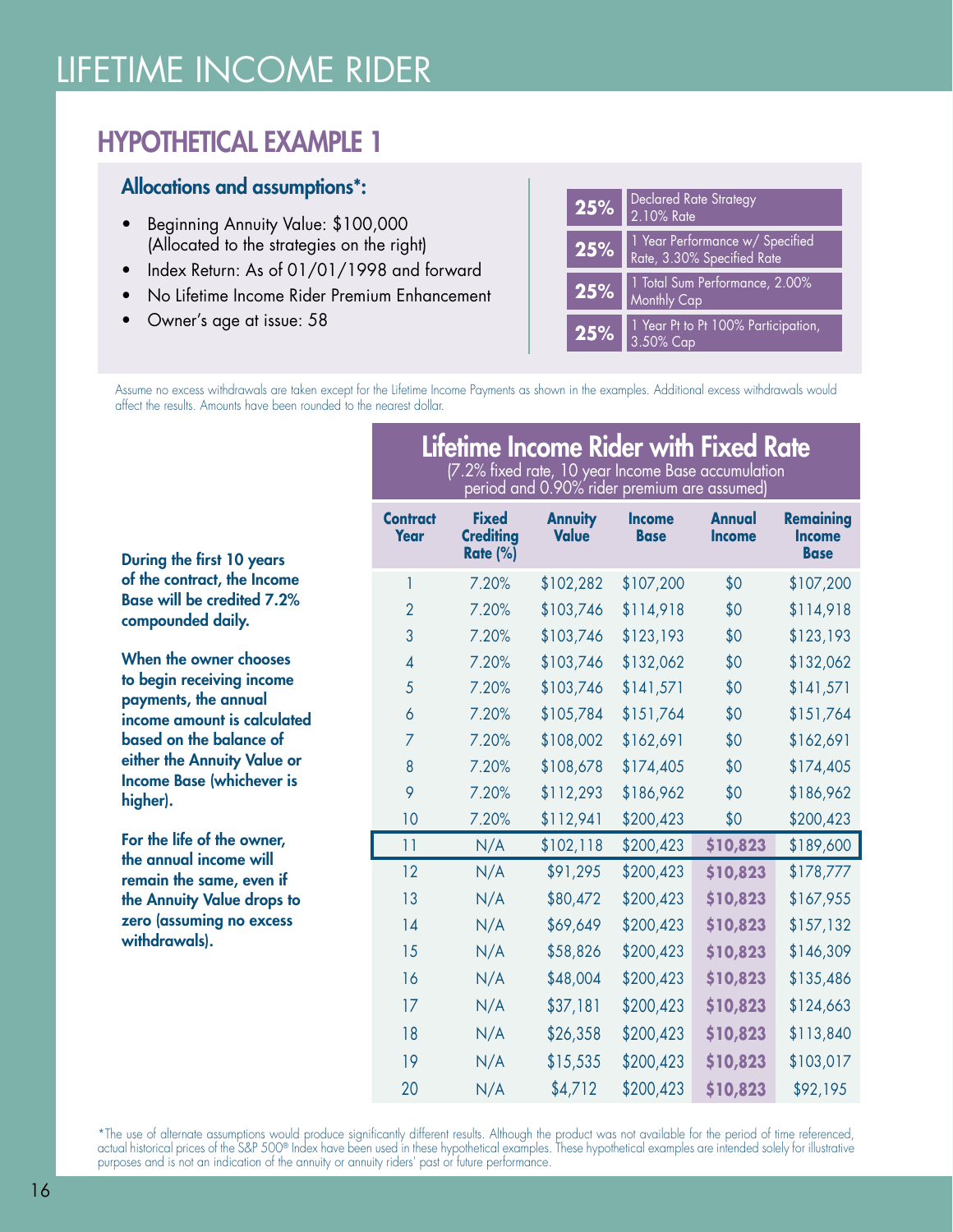### HYPOTHETICAL EXAMPLE 2

#### Allocations and assumptions\*:

- Beginning Annuity Value: \$100,000 (Allocated to the strategies on the right)
- Index Return: As of 01/01/1998 and forward
- No Lifetime Income Rider premium enhancement
- Owner's age at issue: 58

| 25% | <b>Declared Rate Strategy</b><br>2.10% Rate                   |
|-----|---------------------------------------------------------------|
| 25% | 1 Year Performance w/ Specified<br>Rate, 3.30% Specified Rate |
| 25% | 1 Total Sum Performance, 2.00%<br><b>Monthly Cap</b>          |
| 25% | 1 Year Pt to Pt 100% Participation,<br>$3.50\%$ Cap           |

Assume no excess withdrawals are taken except for the Lifetime Income Payments as shown in the examples. Additional excess withdrawals would affect the results. Amounts have been rounded to the nearest dollar.

### Lifetime Income Rider with Fixed Rate Plus Index Credit

(4.2% fixed rate + Index credits,10 year Income Base accumulation period and 0.60% rider premium are assumed)

| <b>Contract</b><br>Year | <b>Fixed</b><br><b>Daily</b><br><b>Rate</b> | <b>Index</b><br><b>Credit</b><br><b>Rate</b> | <b>Annuity</b><br><b>Value</b> | <b>Income</b><br><b>Base</b> | Annual<br><b>Income</b> | <b>Remaining</b><br><b>Income</b><br><b>Base</b> |
|-------------------------|---------------------------------------------|----------------------------------------------|--------------------------------|------------------------------|-------------------------|--------------------------------------------------|
| 1                       | 4.20%                                       | 2.23%                                        | \$102,608                      | \$106,518                    | \$0                     | \$106,518                                        |
| $\overline{2}$          | 4.20%                                       | 2.44%                                        | \$104,432                      | \$113,703                    | \$0                     | \$113,703                                        |
| 3                       | 4.20%                                       | 0.52%                                        | \$104,432                      | \$119,097                    | \$0                     | \$119,097                                        |
| $\overline{4}$          | 4.20%                                       | 0.53%                                        | \$104,432                      | \$124,758                    | \$0                     | \$124,758                                        |
| 5                       | 4.20%                                       | 0.54%                                        | \$104,432                      | \$130,699                    | \$0                     | \$130,699                                        |
| 6                       | 4.20%                                       | 5.13%                                        | \$108,347                      | \$143,177                    | \$0                     | \$143,177                                        |
| $\overline{7}$          | 4.20%                                       | 3.48%                                        | \$111,192                      | \$154,382                    | \$0                     | \$154,382                                        |
| 8                       | 4.20%                                       | 2.08%                                        | \$112,519                      | \$164,212                    | \$0                     | \$164,212                                        |
| 9                       | 4.20%                                       | 4.87%                                        | \$116,926                      | \$179,448                    | \$0                     | \$179,448                                        |
| 10                      | 4.20%                                       | 2.18%                                        | \$118,333                      | \$191,068                    | \$0                     | \$191,068                                        |
| 11                      | N/A                                         | 0.56%                                        | \$108,015                      | \$191,068                    | \$10,318                | \$180,751                                        |
| 12                      | N/A                                         | 2.44%                                        | \$98,388                       | \$191,068                    | \$10,318                | \$170,433                                        |
| 13                      | N/A                                         | 2.48%                                        | \$89,112                       | \$191,068                    | \$10,318                | \$160, 115                                       |
| 14                      | N/A                                         | 0.59%                                        | \$78,794                       | \$191,068                    | \$10,318                | \$149,798                                        |
| 15                      | N/A                                         | 3.26%                                        | \$68,881                       | \$191,068                    | \$10,318                | \$139,480                                        |
| 16                      | N/A                                         | 6.18%                                        | \$61,034                       | \$191,068                    | \$10,318                | \$129,162                                        |
| 17                      | N/A                                         | 4.05%                                        | \$51,625                       | \$191,068                    | \$10,318                | \$118,844                                        |
| 18                      | N/A                                         | 0.62%                                        | \$41,308                       | \$191,068                    | \$10,318                | \$108,527                                        |
| 19                      | N/A                                         | 4.19%                                        | \$30,990                       | \$191,068                    | \$10,318                | \$98,209                                         |
| 20                      | N/A                                         | 8.92%                                        | \$20,672                       | \$191,068                    | \$10,318                | \$87,891                                         |

During the first 10 years of the contract, the Income Base will be credited 4.2% compounded daily.

#### PLUS

The Index credit rate will be applied and credited annually. The Index credit will continue to credit the Income Base until income withdrawals begin.

Index credit rate is equal to your index credits earned in the previous year divided by the total amount of your premium allocated to indexed crediting.

\*The use of alternate assumptions would produce significantly different results. Although the product was not available for the period of time referenced, actual historical prices of the S&P 500® Index have been used in these hypothetical examples. These hypothetical examples are intended solely for illustrative purposes and is not an indication of the annuity or annuity riders' past or future performance.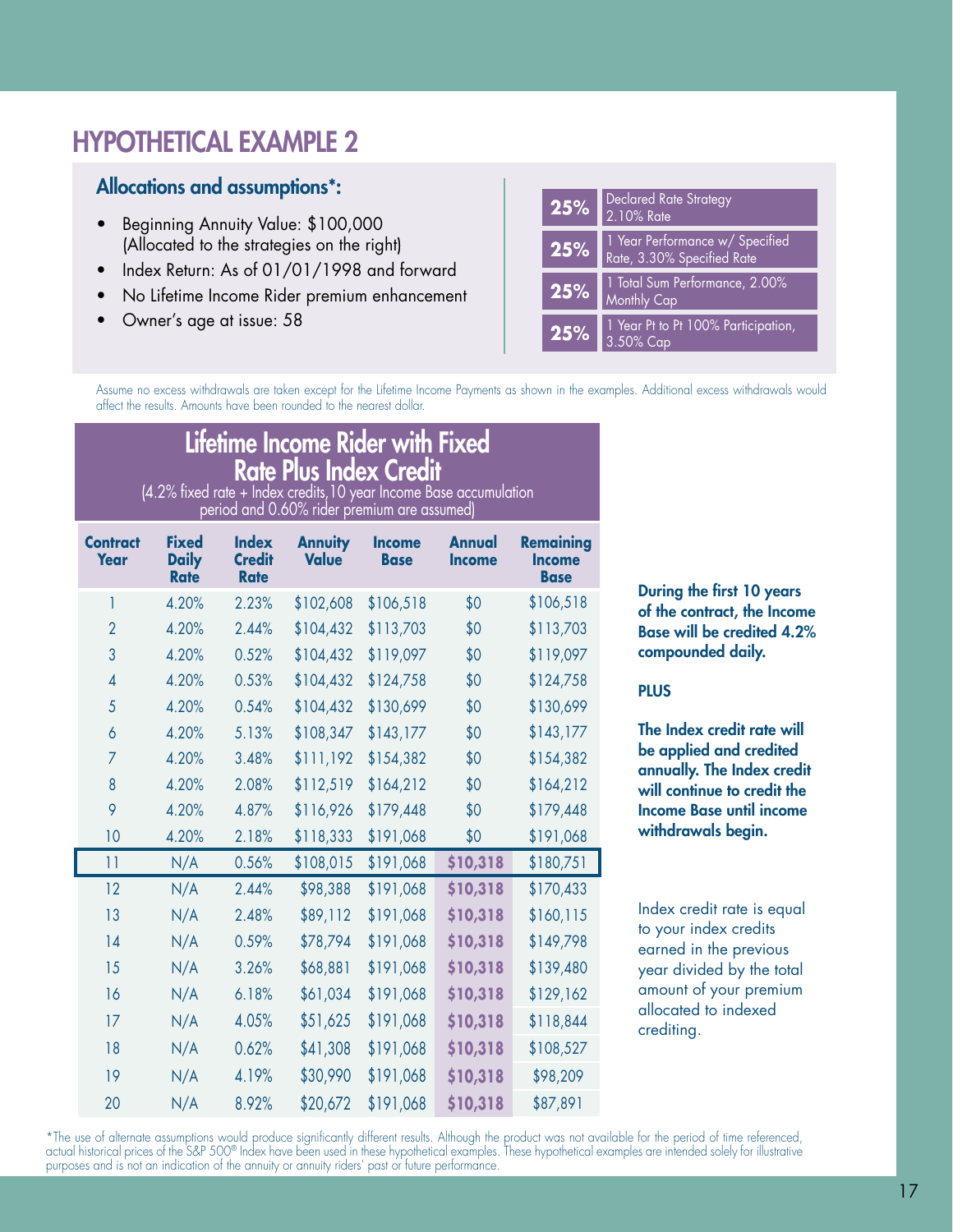# LIFETIME INCOME RIDER

| <b>Withdrawals</b><br>in Excess of<br><b>Annual Income</b><br><b>Payments</b> | Once income payments start, the amounts received under the Rider reduce the<br>Annuity Value, Surrender Value, Death Benefit and the contract's annual 10%<br>Surrender Charge Free Withdrawal Privilege. Income payments will continue<br>even if the Annuity Value is zero. If the owner has funds allocated to multiple<br>strategies, additional excess withdrawals will reduce each strategy's value<br>proportionately.<br>In subsequent years, the Income Base will be adjusted downward if the owner<br>has taken excess withdrawals in addition to their annual income payment.<br>The reduction is calculated using a pro-rata method. When the Income Base<br>is adjusted downward, the annual income payment must also be recalculated,<br>resulting in a lower income payment.                                                                                                                                                                                                                                                                                                                                                                                                                                                                     |
|-------------------------------------------------------------------------------|-----------------------------------------------------------------------------------------------------------------------------------------------------------------------------------------------------------------------------------------------------------------------------------------------------------------------------------------------------------------------------------------------------------------------------------------------------------------------------------------------------------------------------------------------------------------------------------------------------------------------------------------------------------------------------------------------------------------------------------------------------------------------------------------------------------------------------------------------------------------------------------------------------------------------------------------------------------------------------------------------------------------------------------------------------------------------------------------------------------------------------------------------------------------------------------------------------------------------------------------------------------------|
| <b>Restrictions</b>                                                           | The owner can only apply for the Lifetime Income Rider at the same time they<br>apply for the ASIA PLUS 7 contract. The owner can drop the selected Rider at<br>any time and the cost will be prorated. The selected Rider terminates if a change<br>in ownership is made and also terminates when the annuity contract terminates.<br>Joint Owners must be spouses at the time the Lifetime Income Rider is elected.                                                                                                                                                                                                                                                                                                                                                                                                                                                                                                                                                                                                                                                                                                                                                                                                                                           |
| Spousal<br><b>Continuation</b>                                                | In the event of the death of an Owner that has chosen a Lifetime Income Rider,<br>the surviving spouse can choose to continue the contract. The way the contract<br>is continued depends upon the way the contract is set up. Scenarios for spousal<br>continuation below:<br>Single Owner who has chosen to receive Single Lifetime withdrawal payments:<br>The surviving spouse can choose to continue the contract including receiving<br>lifetime income payments.<br>The Death Benefit will become the new Income Base.<br>The income withdrawal amount will be recalculated based upon the surviving<br>spouse's age at the time of the calculation.<br>Single Owner who has chosen to receive Joint Lifetime withdrawal payments:<br>The surviving spouse can choose to continue the contract including receiving<br>lifetime income payments.<br>The income base and the income withdrawal amount will remain the same.<br>Joint Owners that receive Joint Lifetime withdrawal payments:<br>The surviving spouse can choose to continue the contract in force, including<br>receiving lifetime income payments.<br>The income base and the income withdrawal amount will remain the same. This<br>is only available to a joint owner who is the spouse. |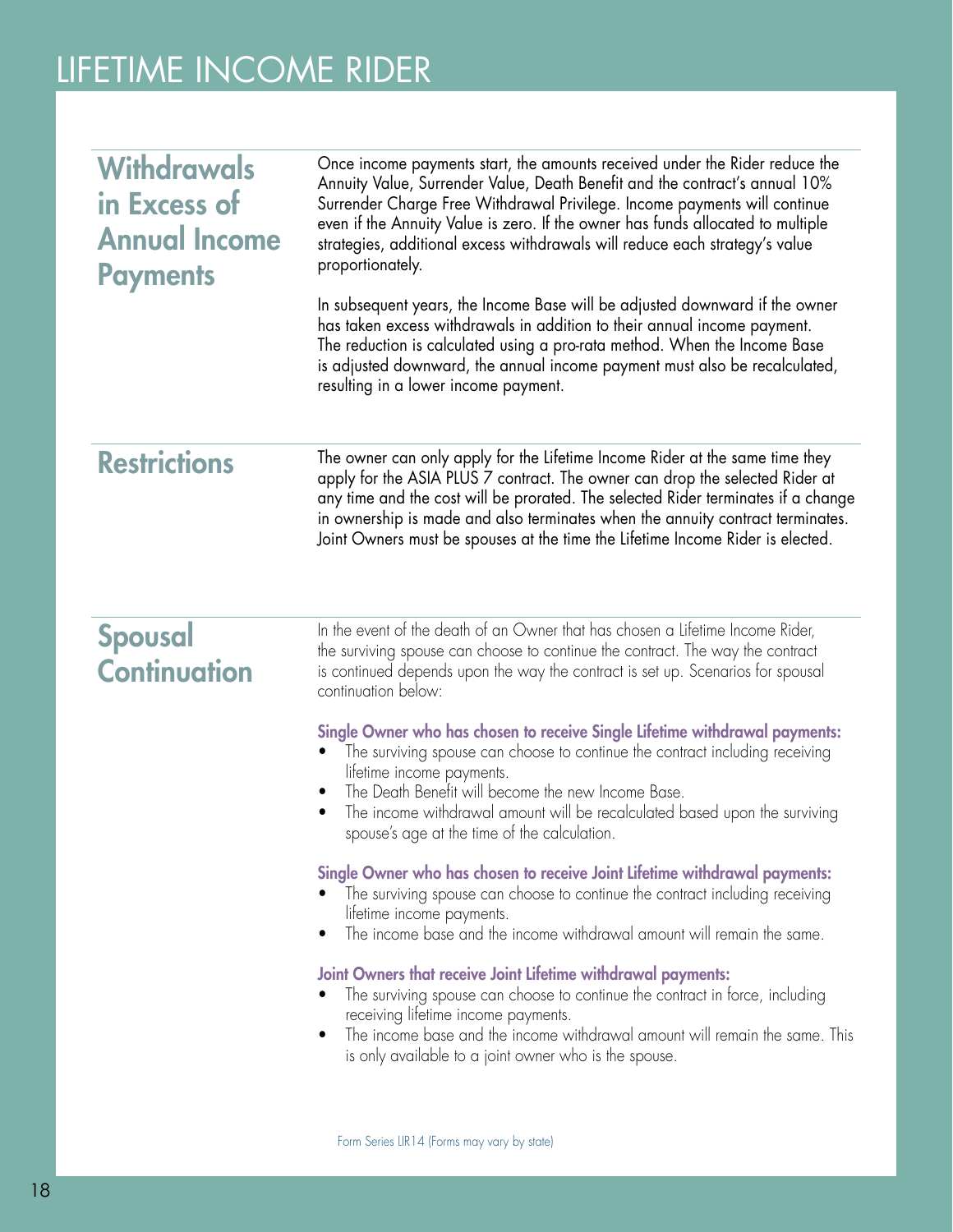The S&P 500 Index is a product of S&P Dow Jones Indices LLC ("SPDJI"), and has been licensed for use by American National Insurance Company. S&P® and S&P 500® are registered trademarks of Standard & Poor's Financial Services LLC ("S&P"); Dow Jones® is a registered trademark of Dow Jones Trademark Holdings LLC ("Dow Jones"); and these trademarks have been licensed for use by SPDJI and sublicensed for certain purposes by American National Insurance Company. American National Insurance Company's products are not sponsored, endorsed, sold or promoted by SPDJI, Dow Jones, S&P, their respective affiliates, and none of such parties make any representation regarding the advisability of investing in such product(s) nor do they have any liability for any errors, omissions, or interruptions of the S&P 500 Index.

Guarantees are based on the claims paying ability of American National Insurance Company.

Form Series IA13; LIR14 (Forms may vary by state)

Not FDIC/NCUA insured Not a deposit Not insured by any federal government agency No bank/CU guarantee May lose value